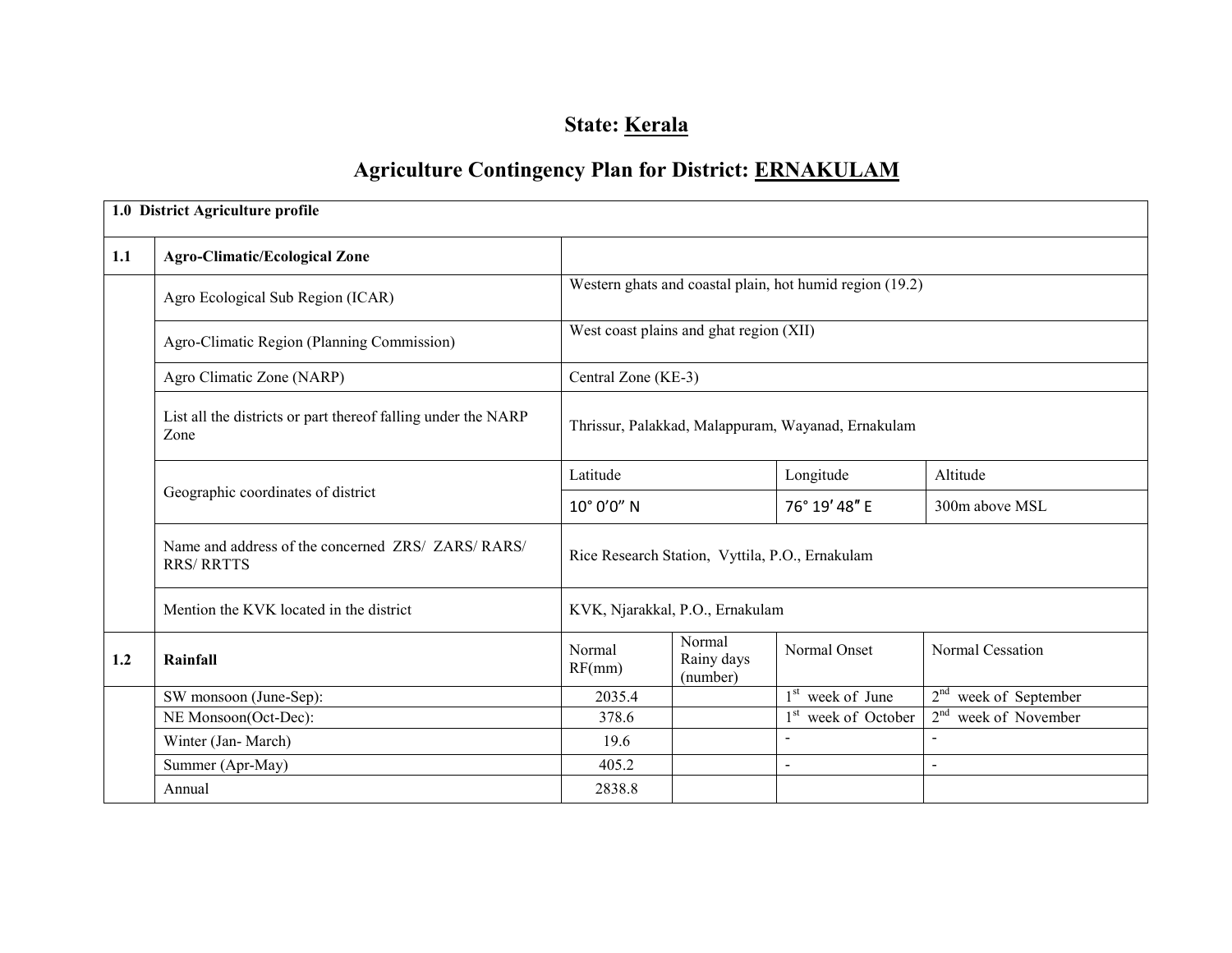| 1.3 | <b>Land use</b><br>pattern of the<br>district (latest<br>statistics) | Geographical<br>area | Forest area | Land under<br>non-<br>agricultural<br>use | Permanent<br>pastures | Cultivable<br>wasteland | Land under<br>Misc. tree<br>crops and<br>groves | Barren and<br>uncultivable<br>land | Current<br>fallows | Other<br>fallows |
|-----|----------------------------------------------------------------------|----------------------|-------------|-------------------------------------------|-----------------------|-------------------------|-------------------------------------------------|------------------------------------|--------------------|------------------|
|     | Area ('000ha)                                                        | 305.826              | 70.617      | 38.664                                    | 0.004                 | 8.843                   | 0.143                                           | .306                               | 10.835             | 6.472            |

| 1, 4 | Major Soils (common names like shallow<br>red soils etc.,) | Area ('000 ha) | Percent (%) of total           |  |  |
|------|------------------------------------------------------------|----------------|--------------------------------|--|--|
|      | Alluvial Soil                                              | 52.1           | 17.5                           |  |  |
|      | <b>Hilly Soil</b>                                          | 36.0           | 12.1                           |  |  |
|      | Pokkali Soil                                               | 8.0            | 2.7                            |  |  |
|      | Sandy loam                                                 | 26.2           | 8.8                            |  |  |
|      | Laterite soil with well defined B horizon                  | 105.3          | 35.4                           |  |  |
|      | Forest Soil                                                | 69.0           | 23.2                           |  |  |
| 1.5  | <b>Agricultural land use</b>                               | Area ('000 ha) | Cropping intensity % (GCA/NSA) |  |  |
|      | Net sown area                                              | 159.2          |                                |  |  |
|      | Area sown more than once                                   | 19.9           | 113%                           |  |  |
|      | Gross cropped area                                         | 179.1          |                                |  |  |

| 1.6 | <b>Irrigation</b>            | Area ('000 ha) |           |                                    |  |  |  |
|-----|------------------------------|----------------|-----------|------------------------------------|--|--|--|
|     | Net irrigated area           | 30.2           |           |                                    |  |  |  |
|     | Gross irrigated area         | 39.6           |           |                                    |  |  |  |
|     | Rainfed area                 | 110.1          |           |                                    |  |  |  |
|     | <b>Sources of Irrigation</b> | Number         | Area (ha) | Percentage of total irrigated area |  |  |  |
|     | Canals                       |                | 12984     | 35.73                              |  |  |  |
|     | Tanks                        |                | 1559      | 4.29                               |  |  |  |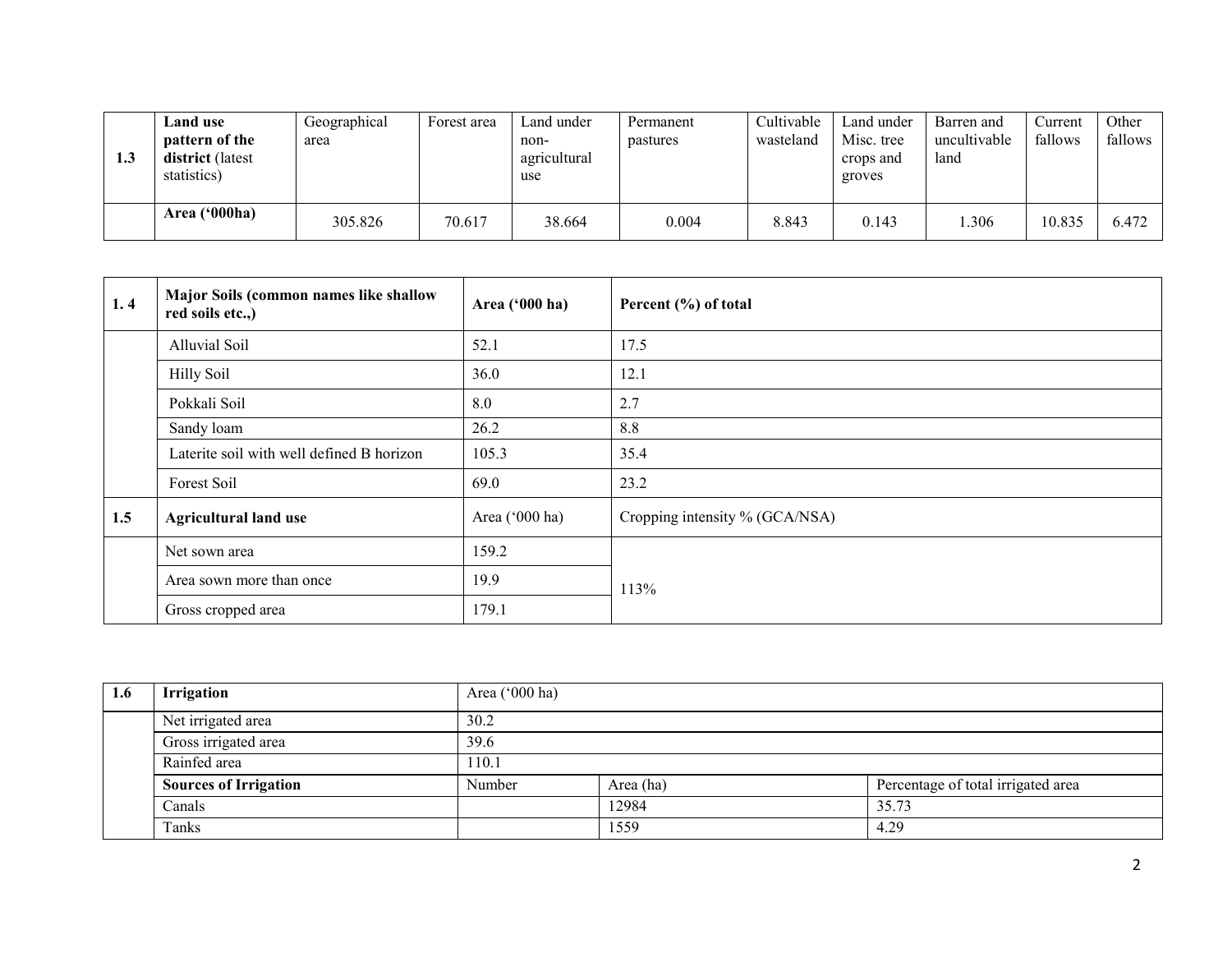|                           | 10419       | 28.67 |  |  |
|---------------------------|-------------|-------|--|--|
|                           | 5168        | 14.22 |  |  |
|                           | 3493        | 9.61  |  |  |
|                           | 2714        | 7.47  |  |  |
|                           | 36337       |       |  |  |
|                           |             |       |  |  |
|                           |             |       |  |  |
| No. of blocks/<br>Tehsils | $(\%)$ area |       |  |  |
| <b>NIL</b>                |             |       |  |  |
| NIL                       |             |       |  |  |
| <b>NIL</b>                |             |       |  |  |
| One                       | 28          |       |  |  |
| nil                       |             |       |  |  |
| Good                      |             |       |  |  |
|                           |             |       |  |  |

1.7 Area under major field crops & horticulture etc. (2008-09)

|     | <b>Major Field Crops cultivated</b> | Area (ha)                |                |        |              |  |  |  |
|-----|-------------------------------------|--------------------------|----------------|--------|--------------|--|--|--|
| 1.7 |                                     | Viruppu                  | Mundakan       | Punjab | <b>Total</b> |  |  |  |
|     | Rice                                | 5097                     | 5907           | 1962   | 12966        |  |  |  |
|     | Pulses                              | $\overline{\phantom{a}}$ | $\blacksquare$ | 262    | 262          |  |  |  |

| <b>Horticulture crops - Fruits</b> | Total area(ha) |
|------------------------------------|----------------|
| Banana                             | 6385           |
| Jack                               | 3831           |
| Mango                              | 3892           |
| Plantain                           | 4268           |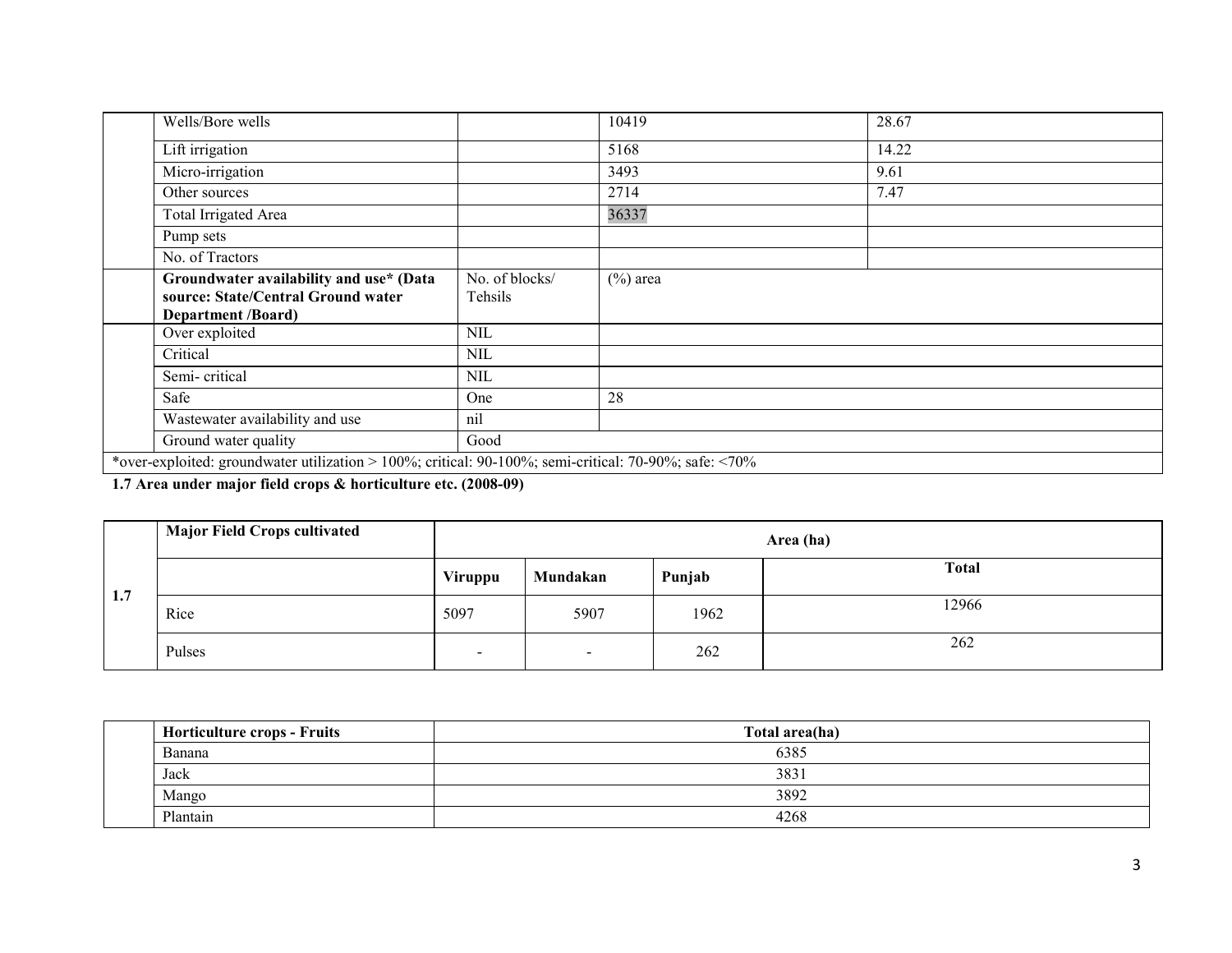| 948            |  |
|----------------|--|
| 7489           |  |
| 1177           |  |
| 611            |  |
| Total area(ha) |  |
| 634            |  |
| 55             |  |
| 158            |  |
| 59             |  |
| 1287           |  |
| 463            |  |
| 6117           |  |
| Total area(ha) |  |
| 396            |  |
| 629            |  |
| 326            |  |
|                |  |

| <b>Plantation crops</b> | Total area(ha)    |
|-------------------------|-------------------|
| Pepper                  | 6637              |
| Arecanut                | 4908              |
| Coconut                 | 54710             |
| Tea                     | ◠                 |
| Rubber                  | 57565             |
| <b>Fodder crops</b>     | <b>Total area</b> |
| Fodder Grass            | 205               |
| Total fodder crop area  | 5426              |
| <b>Grazing land</b>     |                   |
| Sericulture etc         |                   |
| <b>Others (Specify)</b> |                   |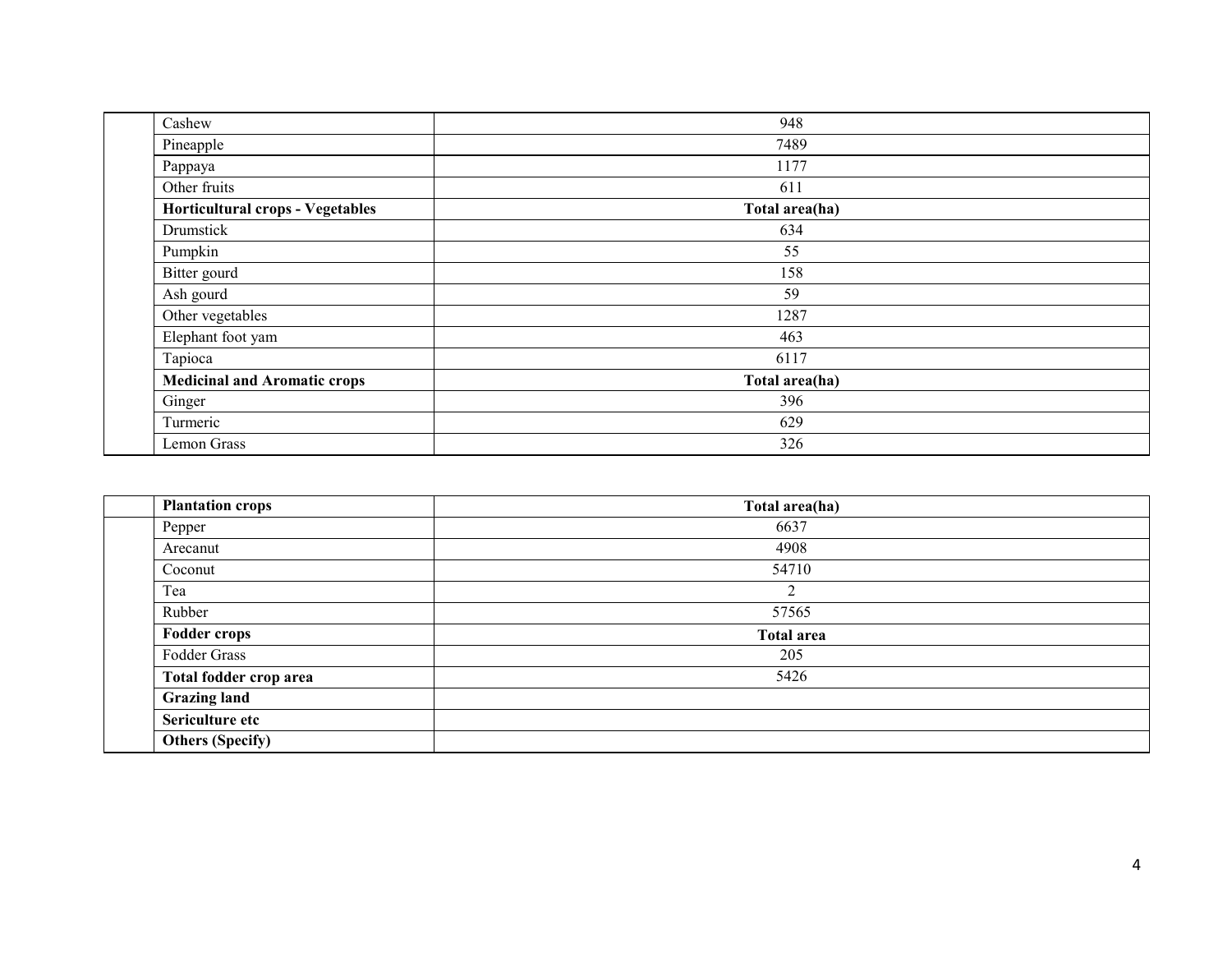| $\overline{1.8}$ |                                                  | <b>Livestock</b> |                        | Total (number)     |                                          |                                                        |                                                |  |
|------------------|--------------------------------------------------|------------------|------------------------|--------------------|------------------------------------------|--------------------------------------------------------|------------------------------------------------|--|
|                  | Non descriptive Cattle (local low yielding)      |                  |                        |                    | 171796                                   |                                                        |                                                |  |
|                  | Crossbred cattle                                 |                  |                        |                    |                                          |                                                        |                                                |  |
|                  | Non descriptive Buffaloes                        |                  |                        |                    |                                          | 7770                                                   |                                                |  |
|                  | <b>Graded Buffaloes</b>                          |                  |                        |                    |                                          |                                                        |                                                |  |
|                  | Goat                                             |                  |                        |                    | 114225                                   |                                                        |                                                |  |
|                  | Sheep                                            |                  |                        |                    | $\overline{81}$                          |                                                        |                                                |  |
|                  | Pig                                              |                  |                        |                    | 5951                                     |                                                        |                                                |  |
|                  | Commercial dairy farms (Number)                  |                  |                        |                    |                                          |                                                        |                                                |  |
| 1.9              | Poultry                                          |                  |                        | No. of farms       |                                          | Total No. of birds ('000)                              |                                                |  |
|                  | Ducks                                            |                  | 60.6                   |                    |                                          |                                                        |                                                |  |
|                  | Fowls                                            |                  |                        | 1694.9             |                                          |                                                        |                                                |  |
| 1.10             | Fisheries (Data source: Chief Planning Officer)  |                  |                        |                    |                                          |                                                        |                                                |  |
|                  | A. Capture                                       |                  |                        |                    |                                          |                                                        |                                                |  |
|                  | i) Marine (Data Source:<br>Fisheries Department) | No. of fishermen |                        | <b>Boats</b>       |                                          | Nets                                                   | <b>Storage facilities</b><br>(Ice plants etc.) |  |
|                  |                                                  |                  | Mechanized             | Non-<br>mechanized | Mechanized<br>(Trawl nets,<br>Gill nets) | Non-mechanized<br>(Shore Seines,<br>Stake & trap nets) |                                                |  |
|                  |                                                  | 75748            | 1327                   | 3214               | 236+950                                  | 1842                                                   | 26                                             |  |
|                  | ii) Inland (Data Source:                         |                  | No. Farmer owned ponds |                    | No. of Reservoirs                        |                                                        | No. of village tanks                           |  |
|                  | Fisheries Department)                            | 3450             |                        | $\overline{15}$    |                                          | 732                                                    |                                                |  |
|                  | <b>B.</b> Culture                                |                  |                        |                    |                                          |                                                        |                                                |  |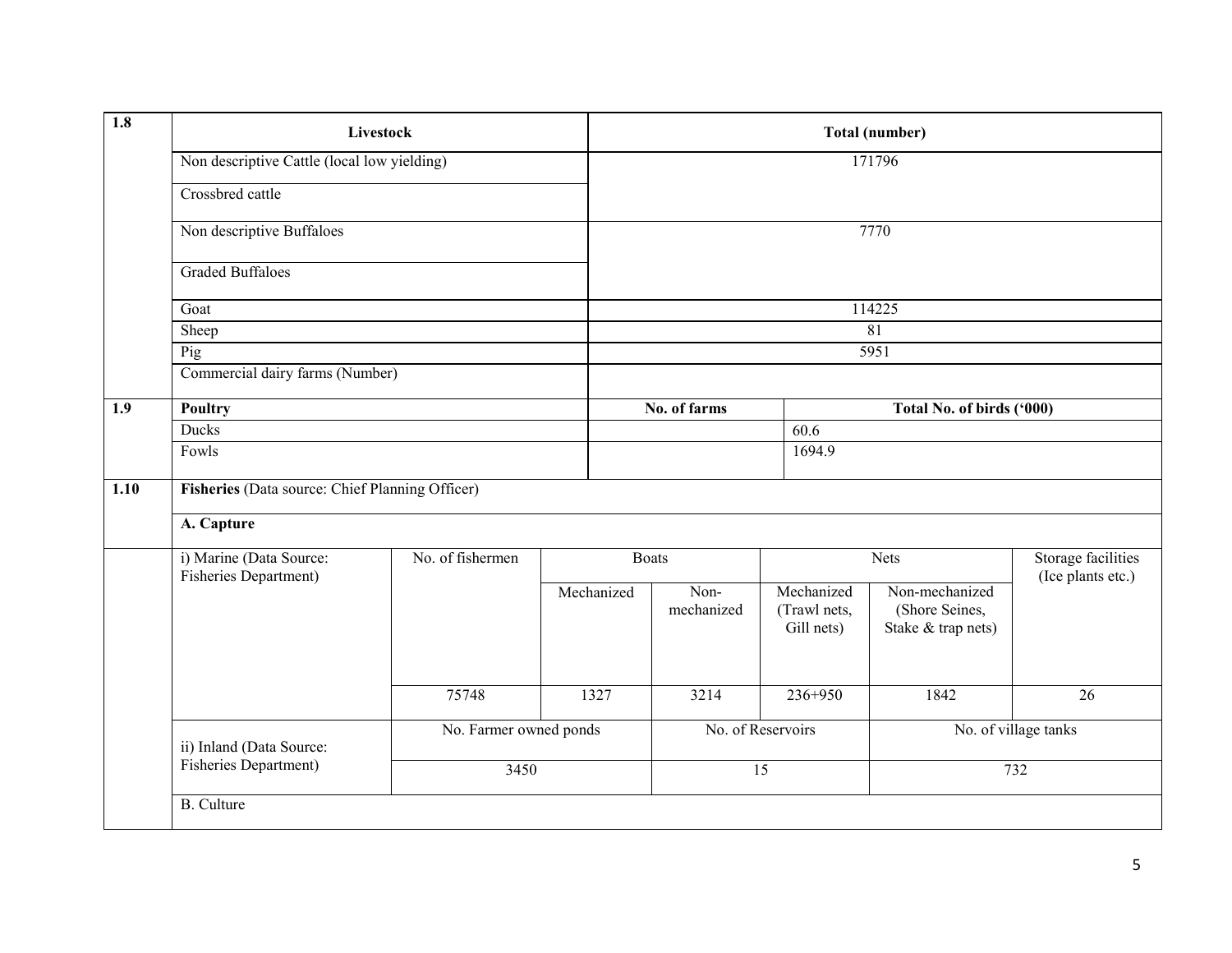|  |                                                                 | Water Spread Area (ha) | Yield $(t/ha)$ | Production ('000 tons) |
|--|-----------------------------------------------------------------|------------------------|----------------|------------------------|
|  | i) Brackish water (Data Source: MPEDA/<br>Fisheries Department) | 2091.23                | 0.475          | 0.993                  |
|  | ii) Fresh water (Data Source: Fisheries<br>Department)          | 733.94                 | 0.984          | 0.722                  |
|  | Others                                                          | 327.73                 | NA             | NA                     |

#### 1.11 Production and Productivity of major crops 2008-2009

|           |                 | Kharif                 |                         | Rabi                  |                                                                   | <b>Summer</b>         |                                                                           | <b>Total</b>              |                             | Crop residue                       |
|-----------|-----------------|------------------------|-------------------------|-----------------------|-------------------------------------------------------------------|-----------------------|---------------------------------------------------------------------------|---------------------------|-----------------------------|------------------------------------|
| 1.11      | Name of<br>crop | Production<br>(1000 t) | Productivity<br>(kg/ha) | Production<br>(000 t) | Productivity<br>(kg/ha)                                           | Production<br>(000 t) | Productivity<br>(kg/ha)                                                   | Production<br>(tonnes/ha) | Productiv<br>ity<br>(Kg/ha) | as fodder<br>$(5000 \text{ tons})$ |
|           |                 |                        |                         |                       | Major Field crops (Crops to be identified based on total acreage) |                       |                                                                           |                           |                             |                                    |
|           | Rice            | 10.172                 | 1996                    | 12.3                  | 2088                                                              | 0.3                   | 1733                                                                      | 25.9                      | 1939                        |                                    |
|           |                 |                        |                         |                       |                                                                   |                       | Major Horticultural crops (Crops to be identified based on total acreage) |                           |                             |                                    |
| Pepper    |                 |                        |                         |                       |                                                                   |                       |                                                                           | 928                       | 175                         |                                    |
| Coconut   |                 |                        |                         |                       |                                                                   |                       |                                                                           | 249<br>(million nut)      | 5385<br>(nos./ha)           |                                    |
| Arecanut  |                 |                        |                         |                       |                                                                   |                       |                                                                           | 5564                      | 1163                        |                                    |
| Rubber    |                 |                        |                         |                       |                                                                   |                       |                                                                           | 94270                     | 1617                        |                                    |
| Ginger    |                 |                        |                         |                       |                                                                   |                       |                                                                           | 736                       |                             |                                    |
| Banana    |                 |                        |                         |                       |                                                                   |                       |                                                                           | 60775                     | 9518                        |                                    |
| Plantain  |                 |                        |                         |                       |                                                                   |                       |                                                                           | 25199                     | 6661                        |                                    |
| Jackfruit |                 |                        |                         |                       |                                                                   |                       |                                                                           | 18<br>(million            | 5003<br>(nos/ha)            |                                    |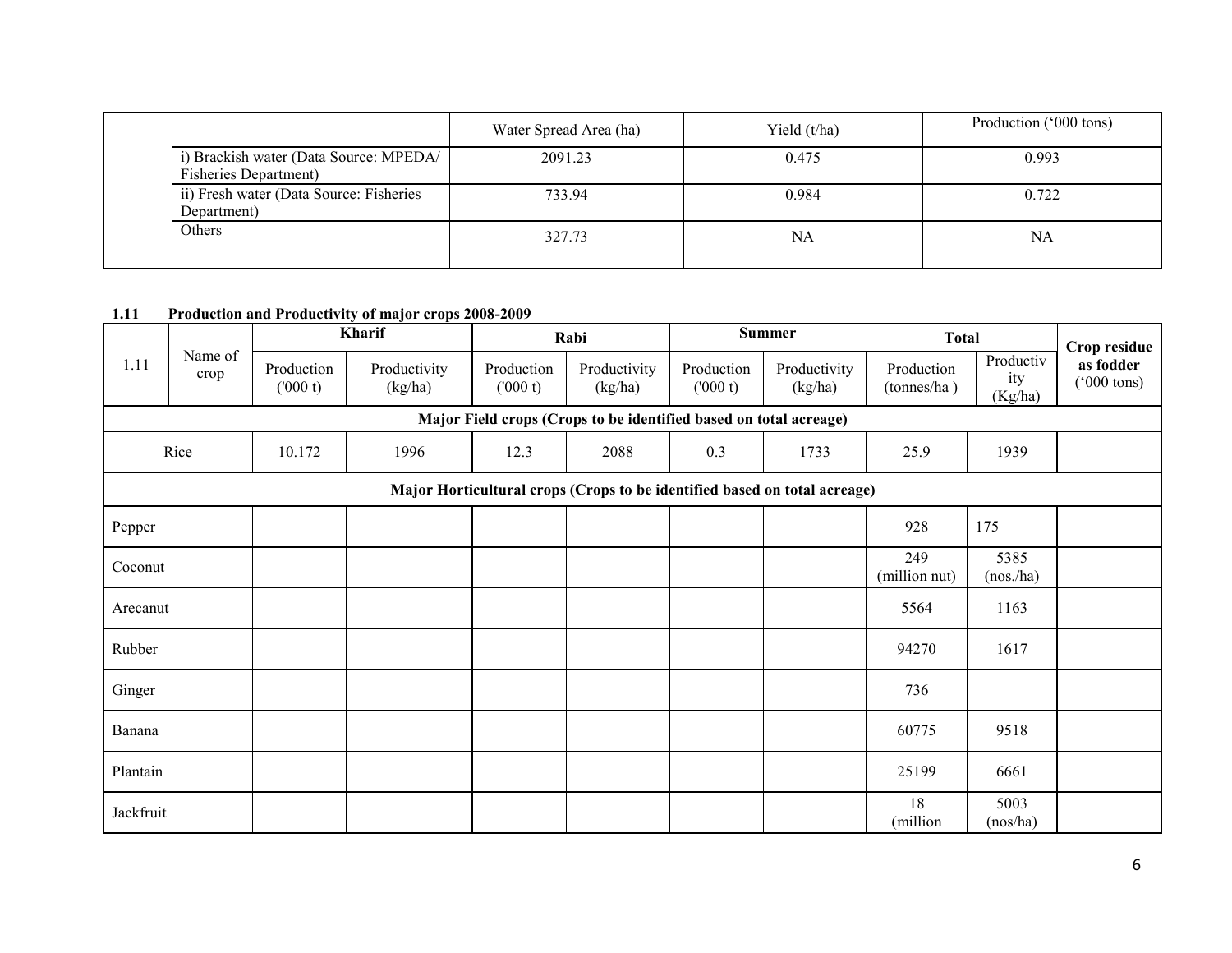|             |  |  |  | nos.)  |       |  |
|-------------|--|--|--|--------|-------|--|
| Tapioca     |  |  |  | 209906 | 36955 |  |
| Cashew nuts |  |  |  | 241    | 404   |  |
| Cocoa       |  |  |  | 718    | 555   |  |
| Sesamum     |  |  |  | 20     | 769   |  |

| 1.12 | Sowing window for 5 major<br>field crops (start and end of<br>normal sowing period) | Rice                 | Coconut                    | Banana                     | Vegetables                        |
|------|-------------------------------------------------------------------------------------|----------------------|----------------------------|----------------------------|-----------------------------------|
|      | Kharif-Rainfed                                                                      | Apr/ May to Aug/ Sep | May/June to Aug<br>$/$ Sep | April/May to Dec/Jan       | May-June to September-<br>October |
|      | Kharif-Irrigated                                                                    |                      |                            |                            |                                   |
|      | Rabi-Rainfed                                                                        | June/July to Dec/Jan |                            |                            |                                   |
|      | Rabi-Irrigated                                                                      |                      |                            | August/Sept to July/August |                                   |
|      | Summer                                                                              | Jan/Feb to May/June  | Jan/Feb to May/June        |                            | Jan/Feb to May/June               |

| 1.13 | What is the major contingency the district is prone to? (Tick mark and mention<br>years if known during the last 10 year period) | Regular | Occasional | None |
|------|----------------------------------------------------------------------------------------------------------------------------------|---------|------------|------|
|      | Drought                                                                                                                          |         |            |      |
|      | Flood                                                                                                                            |         |            |      |
|      | Cyclone                                                                                                                          |         |            |      |
|      | Hail storm                                                                                                                       |         |            |      |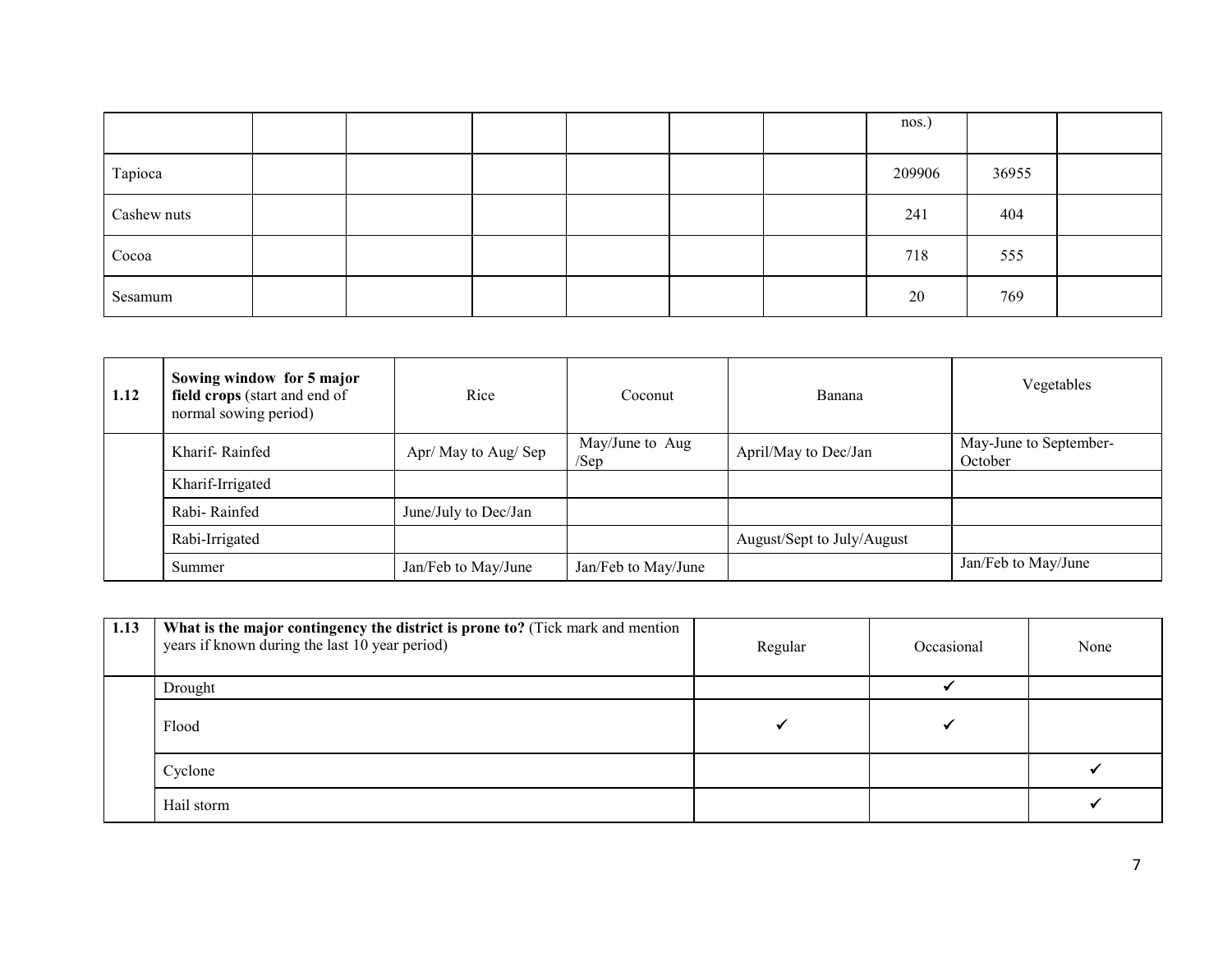| Heat wave                    |  |  |
|------------------------------|--|--|
| Cold wave                    |  |  |
| Frost                        |  |  |
| Sea water intrusion          |  |  |
| Pests and diseases (specify) |  |  |
| Wildlife                     |  |  |

### 1.14. Mean monthly rainfall (RRS, Vyttila)

| Year | Jan  | Feb   | Mar   | Apr   | Mav   | Jun                   | Jul              | Aug       | <b>Sep</b>            | Oct   | Nov   | Dec  | <b>Total</b> |
|------|------|-------|-------|-------|-------|-----------------------|------------------|-----------|-----------------------|-------|-------|------|--------------|
| 2008 |      | 26    | 229.4 | 105.2 | 198.6 | $\mathbf{r}$<br>374.1 | 591<br>$\cdot$ 8 | 355.<br>⇁ | 569.2                 | 216.5 | 21.6  | 22   | 2710.7       |
| 2007 |      |       |       | 93.9  | 139   | 910                   | 943.9            | 547       | 836                   | 312.4 | 68    | 14.4 | 3864.6       |
| 2006 | 16   |       | 26    | 25    | 431.3 | 706.7                 | 524.5            | 435.7     | 491.6                 | 489.7 | 269.4 |      | 3415.9       |
| 2005 | 46.8 |       |       | 220.2 | 127.2 | 607.5                 | 968.9            | 337.2     | 504.2                 | 154.6 | 102.4 | 59.9 | 3128.9       |
| 2004 |      |       | 20    | 154.2 | 757.1 | 558.2                 | 362.4            | 369.6     | 220.5                 | 327.9 | 245.4 |      | 3020.3       |
| 2003 |      | 35    | 49.4  | 70    | 94    | 537.4                 | 583.8            | 445.7     | 131                   | 374.6 | 60.4  | 18.4 | 2399.7       |
| 2002 |      |       | 48    | 98    | 479.8 | 350.2                 | 216              | 592.4     | 59.6                  | 418.6 | 58.6  |      | 2327.2       |
| 2001 | 28   | 41    | . .6  | 99.7  | 243   | 653.5                 | 535.5            | 266.      | 219.5                 | 431.5 | 80    |      | 2602.4       |
| 2000 | 10   | 255.5 |       | 46.3  | 120.4 | 506.7                 | 247.1            | 498.8     | 161.2                 | 66.1  | 39    | 22.2 | 1976.3       |
| 1999 |      | 55    | 21.6  | 92.2  | 538.6 | 630.6                 | 511.5            | 188.9     | 78.9                  | 634.5 | 38.4  |      | 2790.2       |
| 1998 |      |       |       | 70.6  | 253.6 | 735.5                 | 554.8            | 446.6     | 770.<br>$\mathcal{I}$ | 520.2 | 78.8  | 42   | 3472.8       |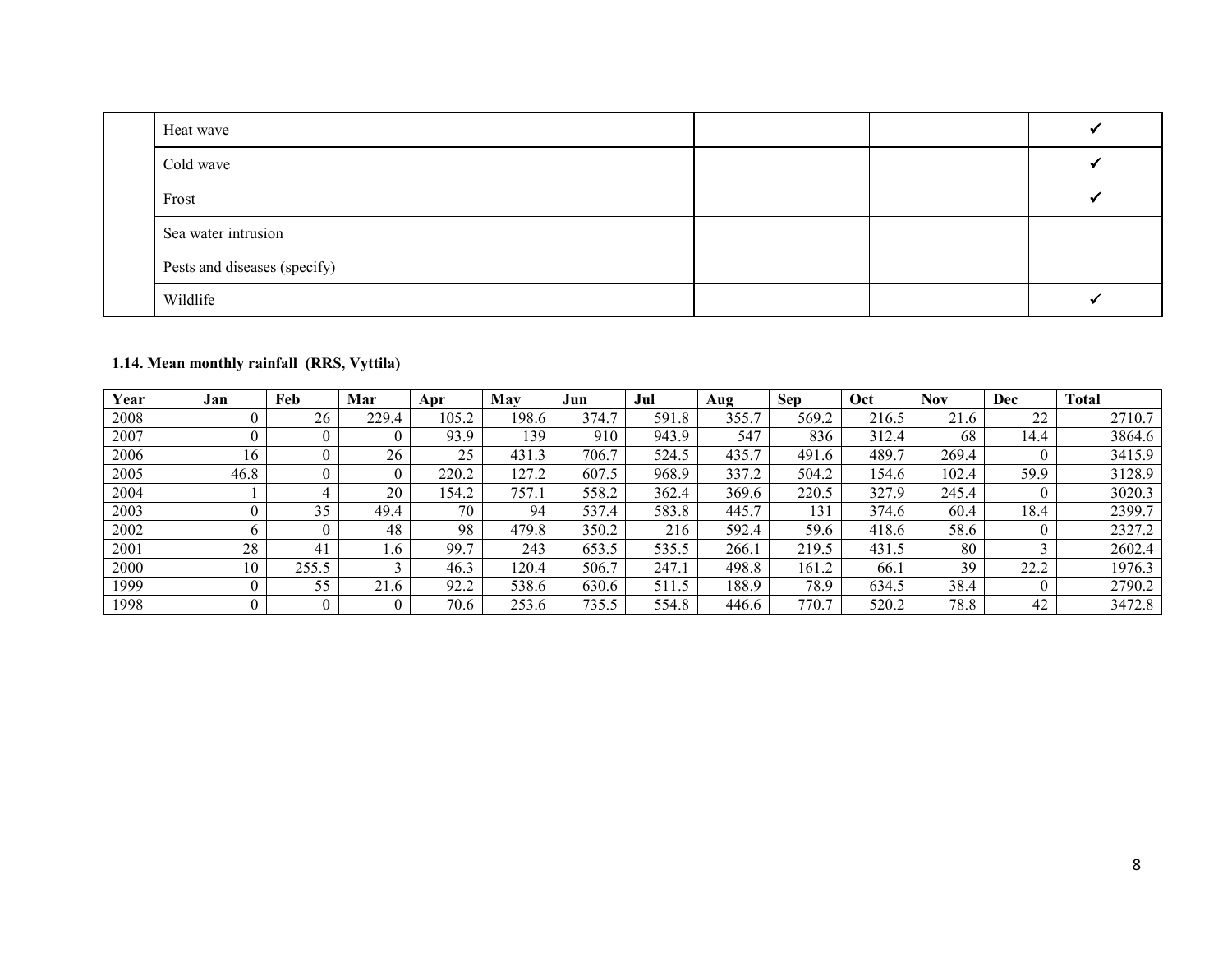#### 2.0 Strategies for weather related contingencies

### 2.1 Drought

#### 2.1.1 Rainfed situation

| Condition                                         |                                   |                                       |                                                             | <b>Suggested Contingency measures</b>                                                                                                                                                                                                                                                                                                                                                                                                        |                                                                                                                                                                                                                                                                        |
|---------------------------------------------------|-----------------------------------|---------------------------------------|-------------------------------------------------------------|----------------------------------------------------------------------------------------------------------------------------------------------------------------------------------------------------------------------------------------------------------------------------------------------------------------------------------------------------------------------------------------------------------------------------------------------|------------------------------------------------------------------------------------------------------------------------------------------------------------------------------------------------------------------------------------------------------------------------|
| <b>Early season</b><br>drought (delayed<br>onset) | <b>Major Farming</b><br>situation | <b>Normal Crop/cropping</b><br>system | Change in<br>crop/cropping system                           | <b>Agronomic measures</b>                                                                                                                                                                                                                                                                                                                                                                                                                    | <b>Remarks</b> on<br>Implementation                                                                                                                                                                                                                                    |
| Delay by 2 weeks<br>3 <sup>rd</sup> week of June  | Low land                          | Rice – Vegetables/pulses              | No change in cropping<br>system but delay in<br>sowing date | Selection of appropriate varieties with<br>enough plasticity to adjust to changed<br>sowing dates<br>application of<br>Exogenous<br>organic<br>for<br>improving<br>moisture<br>manure<br>retention capacity                                                                                                                                                                                                                                  | Seed<br>producing<br>agencies have to be<br>equipped to meet the<br>seed requirement.                                                                                                                                                                                  |
|                                                   | Pokkali lands                     | $Rice - prawn$ integrated<br>farming  | No change                                                   | Delaying the sowing to ensure salt<br>removal                                                                                                                                                                                                                                                                                                                                                                                                | Traditional<br>seed<br>soaking<br>to<br>retain<br>quiescent condition                                                                                                                                                                                                  |
|                                                   | Mid land /<br>Uplands             | Rice-Rice-<br>/pulses/vegetables      | No change in cropping<br>system but delay in<br>sowing date | Sowing changed to transplanting during<br>first crop (Kharif)<br>Plant protection measures to be adopted<br>against rice thrips and brown spot<br>disease incidence which are likely to<br>occur<br>Medium/short duration photo insensitive<br>varieties instead of photo sensitive long<br>duration varieties during second crop<br>(Rabi)<br>Irrigation due to lack of residual<br>moisture for summer crops like pulses<br>and vegetables | Labour<br>requirement<br>under<br>NREGS and CLDP<br>Seed<br>producing<br>agencies have to be<br>equipped to meet the<br>seed requirement.<br>facilities<br>Irrigation<br>can be provided in<br>link<br>with<br>Micro<br>irrigation<br>schemes,<br><b>IWMP</b> and RKVY |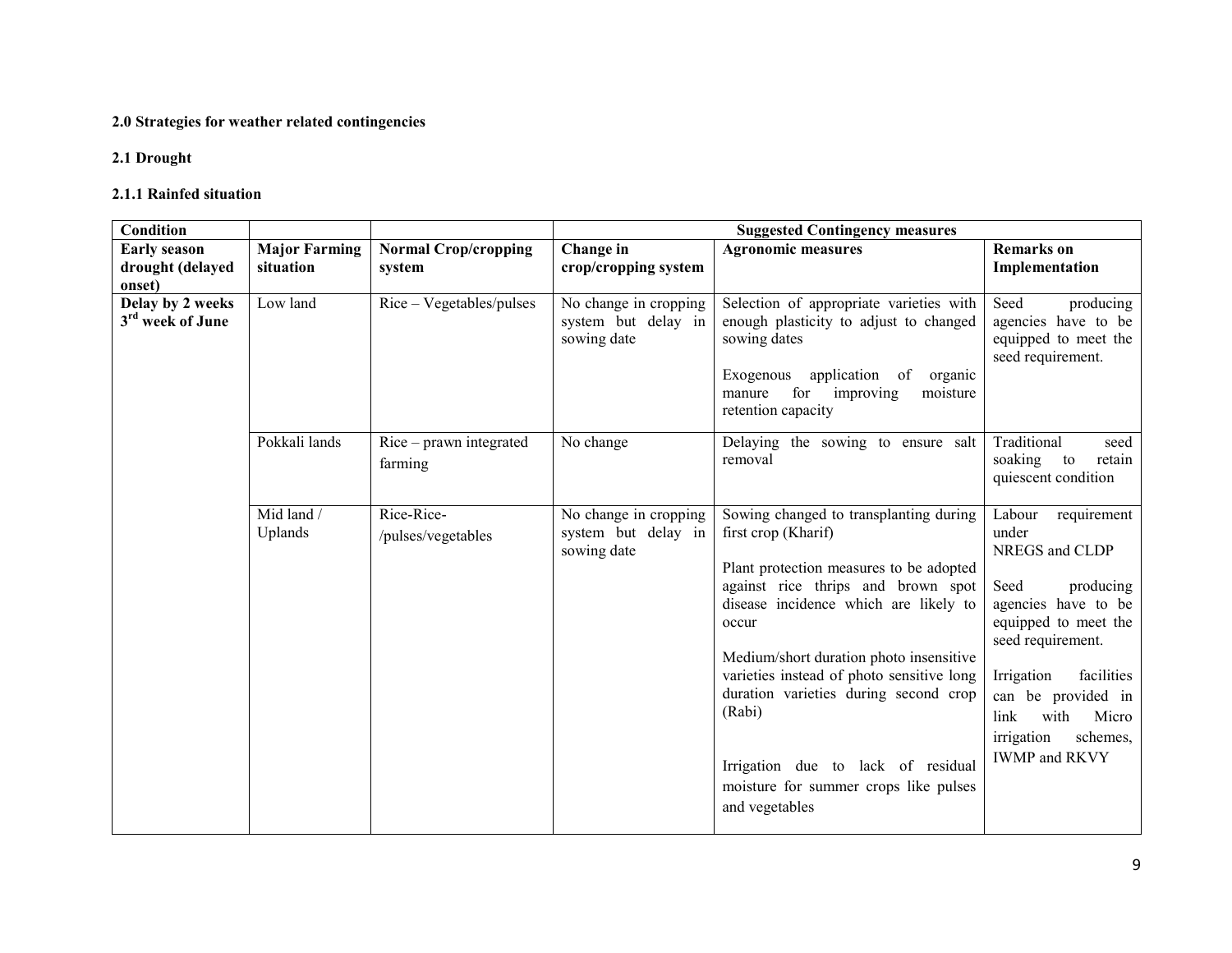| Coconut based cropping    | No change | Life saving irrigation is suggested for | Irrigation<br>facilities |
|---------------------------|-----------|-----------------------------------------|--------------------------|
| system in garden lands    |           | banana and vegetables.                  | be provided in<br>can    |
| with                      |           |                                         | link<br>Micro<br>with    |
| Banana, tuber crops and   |           | Short duration varieties of tuber crops | irrigation<br>schemes.   |
| vegetables as inter crops |           | and pulses as inter crops               | IWMP, NFSM and           |
|                           |           |                                         | <b>RKVY</b>              |
| Open uplands of           | No change | Provide irrigation in initial stages of | $-do-$                   |
| homesteads                |           | crop growth                             |                          |
|                           |           |                                         |                          |
|                           |           | Mechanical weed control measures        |                          |

| Condition                                     |                        |                                                                                                                                     |                                                | <b>Suggested Contingency measures</b>                                                                                                                                                                                                            |                                                                                                                                                                         |
|-----------------------------------------------|------------------------|-------------------------------------------------------------------------------------------------------------------------------------|------------------------------------------------|--------------------------------------------------------------------------------------------------------------------------------------------------------------------------------------------------------------------------------------------------|-------------------------------------------------------------------------------------------------------------------------------------------------------------------------|
| <b>Early season</b>                           | <b>Major Farming</b>   | <b>Normal Crop/cropping</b>                                                                                                         | Change in                                      | <b>Agronomic measures</b>                                                                                                                                                                                                                        | <b>Remarks</b> on                                                                                                                                                       |
| drought (delayed<br>onset)                    | situation              | system                                                                                                                              | crop/cropping system                           |                                                                                                                                                                                                                                                  | Implementation                                                                                                                                                          |
| Delay by 4 weeks<br>July 1 <sup>st</sup> week | Mid land / Up<br>lands | Rice-Rice-<br>/Pulses/Vegetables                                                                                                    | Rice-Rice-Fallow<br>Fallow-Rice-<br>Veg/pulses | Sowing changed to transplanting during<br>first crop (Kharif)<br>Medium/short duration photo insensitive<br>varieties during second crop (Rabi)<br>Irrigation due to lack of residual<br>moisture for summer crops like pulses<br>and vegetables | Labour requirement<br>under<br>NREGS and CLDP<br>facilities<br>Irrigation<br>can be provided in<br>link<br>with<br>Micro<br>irrigation schemes,<br><b>IWMP</b> and RKVY |
|                                               | Pokkali lands          | $Rice - prawn integrated$<br>farming                                                                                                | No change                                      | Delaying the sowing to ensure salt<br>removal/repeat sowing                                                                                                                                                                                      | Traditional<br>seed<br>soaking to<br>retain<br>quiescent condition                                                                                                      |
|                                               |                        | Coconut based cropping<br>system in garden lands<br>with Banana, tuber crops<br>and vegetables as inter<br>crops<br>Open uplands of | No change<br>No change                         | Life saving irrigation is suggested.<br>Short duration varieties of tuber crops<br>and pulses as inter crops                                                                                                                                     | Irrigation<br>facilities<br>can be provided in<br>with<br>Micro<br>link<br>irrigation schemes,<br><b>IWMP</b> and RKVY                                                  |
|                                               |                        | homesteads                                                                                                                          |                                                |                                                                                                                                                                                                                                                  |                                                                                                                                                                         |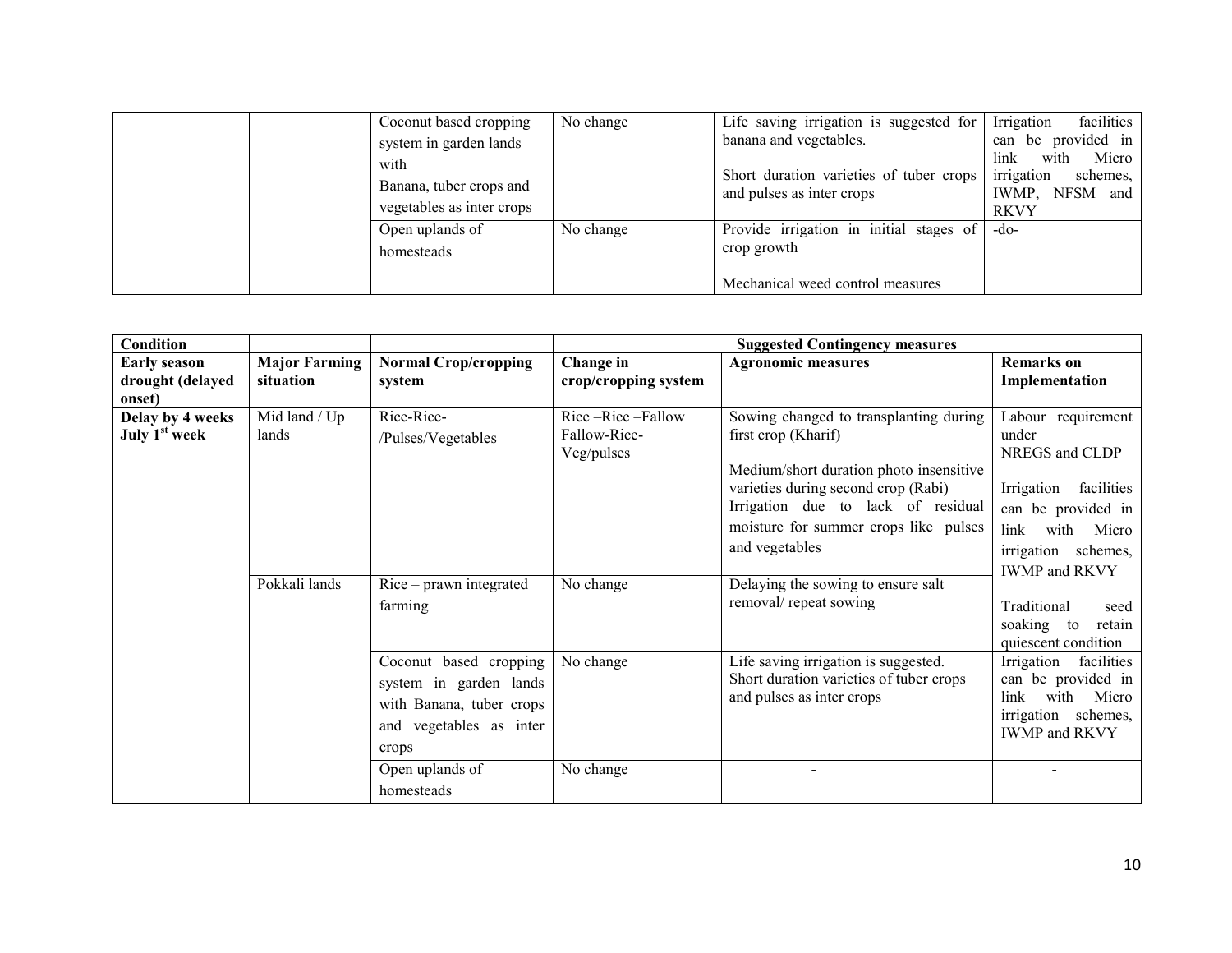| <b>Condition</b>          |                      |                             | <b>Suggested Contingency measures</b> |                           |                   |  |  |  |
|---------------------------|----------------------|-----------------------------|---------------------------------------|---------------------------|-------------------|--|--|--|
| <b>Early season</b>       | <b>Major Farming</b> | <b>Normal Crop/cropping</b> | Change in                             | <b>Agronomic measures</b> | <b>Remarks</b> on |  |  |  |
| drought (delayed          | situation            | system                      | crop/cropping                         |                           | Implementation    |  |  |  |
| onset)                    |                      |                             | system                                |                           |                   |  |  |  |
| Delay by 6 weeks          | Midland / Uplands    | Not Applicable              |                                       |                           |                   |  |  |  |
| July 3 <sup>rd</sup> week |                      |                             |                                       |                           |                   |  |  |  |
|                           |                      |                             |                                       |                           |                   |  |  |  |
|                           | Pokkali lands        |                             |                                       |                           |                   |  |  |  |

| <b>Condition</b>            |                      |                             |               | <b>Suggested Contingency measures</b> |                |  |  |
|-----------------------------|----------------------|-----------------------------|---------------|---------------------------------------|----------------|--|--|
| <b>Early season</b>         | <b>Major Farming</b> | <b>Normal Crop/cropping</b> | Change in     | <b>Agronomic measures</b>             | Remarks on     |  |  |
| drought (delayed            | situation            | system                      | crop/cropping |                                       | Implementation |  |  |
| onset)                      |                      |                             | system        |                                       |                |  |  |
| Delay by 8 weeks            | Mid land / Up lands  | Not Applicable              |               |                                       |                |  |  |
| August 1 <sup>st</sup> week |                      |                             |               |                                       |                |  |  |
|                             |                      |                             |               |                                       |                |  |  |
|                             | Pokkali lands        |                             |               |                                       |                |  |  |
|                             |                      |                             |               |                                       |                |  |  |

| Condition           |                      |                              | <b>Suggested Contingency measures</b> |                         |                       |  |  |  |
|---------------------|----------------------|------------------------------|---------------------------------------|-------------------------|-----------------------|--|--|--|
| Early season        | <b>Major Farming</b> | <b>Normal Crop/cropping</b>  | Crop management                       | Soil nutrient &         | <b>Remarks</b> on     |  |  |  |
| drought (Normal     | situation            | system                       |                                       | moisture conservation   | Implementation        |  |  |  |
| onset)              |                      |                              |                                       | measures                |                       |  |  |  |
| <b>Normal onset</b> | Mid land / Up lands  | Rice-rice-/pulses/vegetables | if<br>Re-sowing<br>necessary          | Sufficient<br>organic   | Alternate source of   |  |  |  |
| followed by 15-20   |                      |                              | germination affected                  | matter application      | seed to be ensured    |  |  |  |
| days dry spell      |                      |                              |                                       |                         | Irrigation facilities |  |  |  |
| after sowing        |                      |                              | Provide irrigation facilities         | Insitu<br>rain<br>water | can be provided in    |  |  |  |
| leading to poor     |                      |                              |                                       | conservation            | link with Micro       |  |  |  |
| germination/crop    |                      |                              | Weed control measures are to          |                         | irrigation schemes,   |  |  |  |
| stand etc.          |                      |                              | be taken                              |                         | <b>IWMP and RKVY</b>  |  |  |  |
|                     |                      |                              |                                       |                         |                       |  |  |  |
|                     |                      | $Rice - prawn$ integrated    | Stress tolerant varieties to be       | Liming, impounding      |                       |  |  |  |
|                     | Pokkali lands        | farming                      | grown                                 | inflow tidal water      |                       |  |  |  |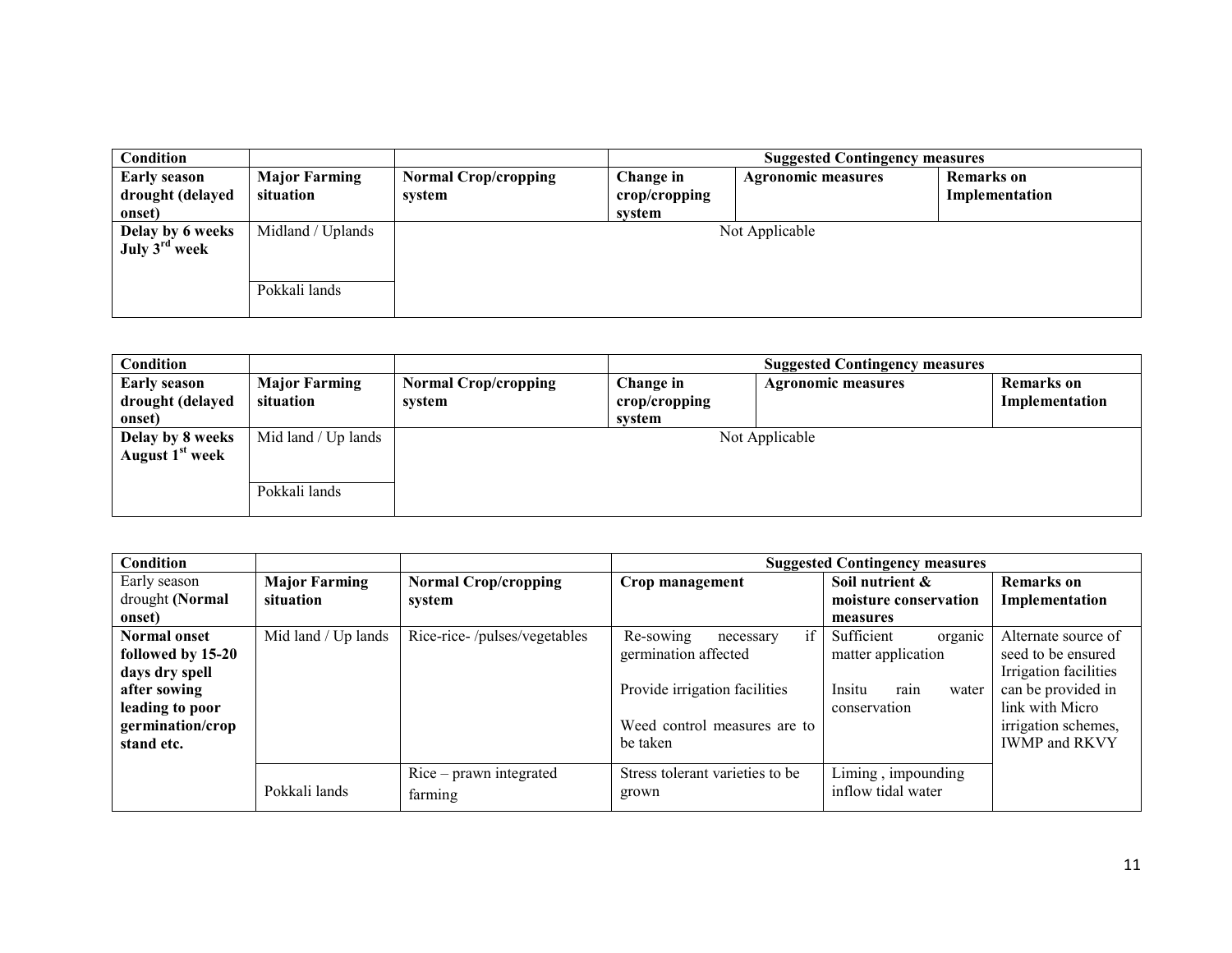|  | Coconut based cropping<br>system in garden lands with<br>Banana, tuber crops and | No change | Life saving irrigation is<br>suggested. | Irrigation facilities<br>can be provided in<br>link with IWMP<br>NFSM and RKVY |
|--|----------------------------------------------------------------------------------|-----------|-----------------------------------------|--------------------------------------------------------------------------------|
|  | vegetables as inter crops                                                        |           |                                         |                                                                                |

| <b>Condition</b>     |                      |                              | <b>Suggested Contingency measures</b> |                           |                             |  |
|----------------------|----------------------|------------------------------|---------------------------------------|---------------------------|-----------------------------|--|
| Mid season           | <b>Major Farming</b> | <b>Normal Crop/cropping</b>  | Crop management                       | Soil nutrient &           | Remarks on                  |  |
| drought (long dry    | situation            | system                       |                                       | moisture conservation     | Implementation              |  |
| spell, consecutive 2 |                      |                              |                                       | measures                  |                             |  |
| weeks rainless       | Mid land / Up lands  | Rice-rice-/pulses/vegetables | Provide irrigation facilities         | Sufficient organic        | Alternate source of         |  |
| $($ >2.5 mm) period) |                      |                              |                                       | matter application        | seed to be ensured          |  |
|                      |                      |                              | Weed control measures are to          |                           |                             |  |
| At vegetative stage  |                      |                              | be taken                              |                           | Irrigation facilities       |  |
|                      | Pokkali lands        | Rice – prawn integrated      | Stress tolerant varieties to be       | Liming, impounding        | can be provided in          |  |
|                      |                      | farming                      | grown                                 | inflow tidal water        | link with Micro             |  |
|                      |                      |                              |                                       |                           | irrigation schemes,         |  |
|                      |                      | Coconut based cropping       | No change                             | Life saving irrigation is | <b>IWMP</b> and <b>RKVY</b> |  |
|                      |                      | system in garden lands with  |                                       | suggested.                |                             |  |
|                      |                      | Banana, tuber crops and      |                                       |                           |                             |  |
|                      |                      | vegetables as inter crops    |                                       |                           |                             |  |
|                      |                      | Open uplands of homesteads   | Timely weed management                | Life saving irrigation is | Irrigation facilities       |  |
|                      |                      |                              | and fertilizer application            | suggested                 | in link with IWMP           |  |
|                      |                      |                              |                                       |                           | NFSM and RKVY               |  |
|                      |                      |                              |                                       |                           |                             |  |

| Condition                                 |                                   |                                       | <b>Suggested Contingency measures</b>    |                                                      |                                                                                                               |
|-------------------------------------------|-----------------------------------|---------------------------------------|------------------------------------------|------------------------------------------------------|---------------------------------------------------------------------------------------------------------------|
| Mid season<br>drought (long dry<br>spell) | <b>Major Farming</b><br>situation | <b>Normal Crop/cropping</b><br>system | Crop management                          | Soil nutrient &<br>moisture conservation<br>measures | <b>Remarks</b> on<br>Implementation                                                                           |
| At flowering/<br>fruiting stage           | Mid land / Up lands               | Rice-rice-/pulses/vegetables          | Provide irrigation facilities            | Basal application of<br>Sufficient organic<br>matter | Irrigation facilities<br>can be provided in<br>link with Micro<br>irrigation schemes,<br><b>IWMP</b> and RKVY |
|                                           | Pokkali lands                     | $Rice - prawn$ integrated<br>farming  | Stress tolerant varieties to be<br>grown | Liming, impounding<br>inflow tidal water             |                                                                                                               |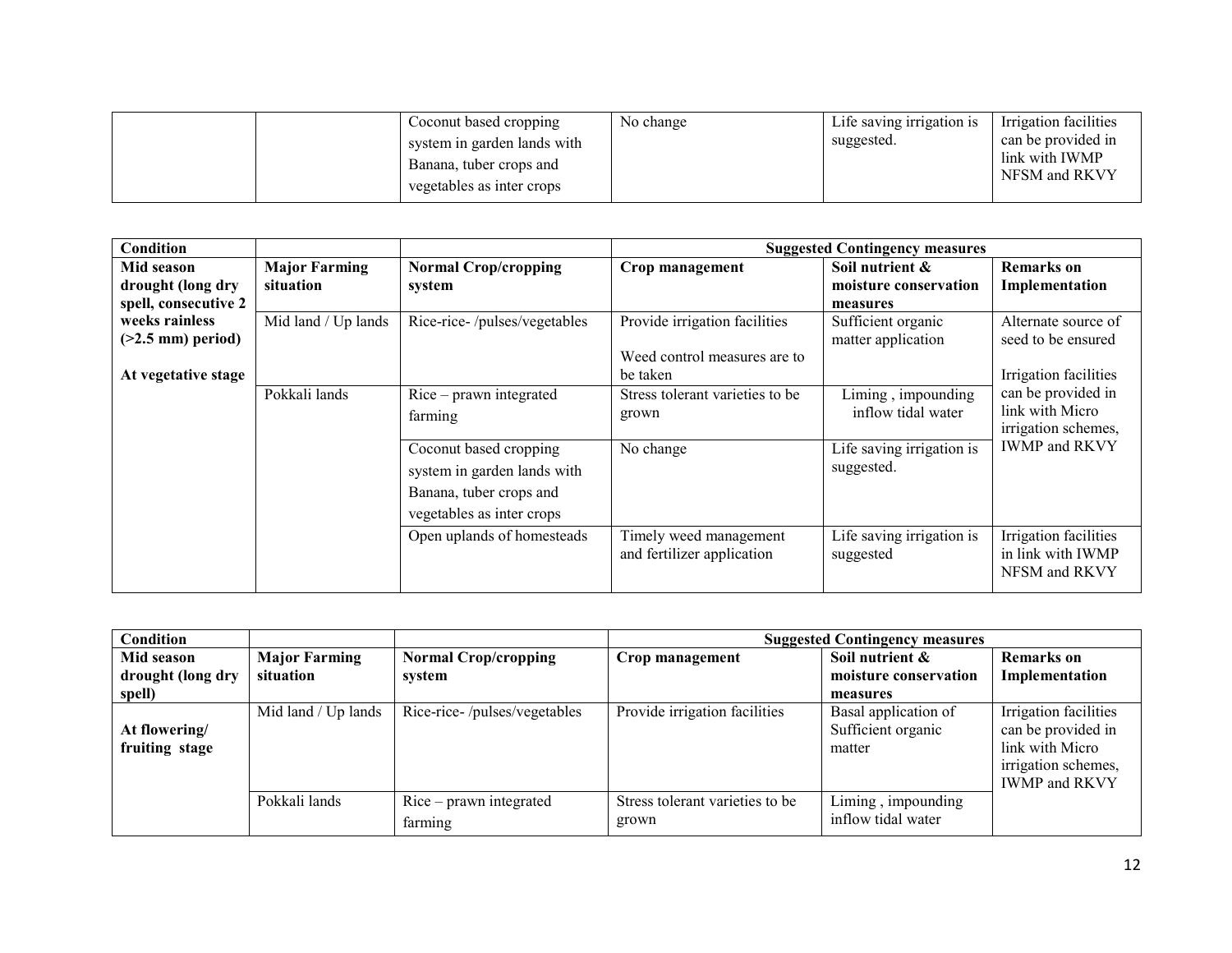|  | Coconut based cropping<br>system in garden lands with<br>Banana, tuber crops and<br>vegetables as inter crops | No change                     | Life saving irrigation<br>for banana and<br>vegetables is suggested. | Irrigation facilities<br>can be provided in<br>link with IWMP<br>NFSM and RKVY |
|--|---------------------------------------------------------------------------------------------------------------|-------------------------------|----------------------------------------------------------------------|--------------------------------------------------------------------------------|
|  | Open uplands of homesteads                                                                                    | Provide irrigation facilities | Life saving irrigation is<br>suggested                               |                                                                                |

| Condition               |                      |                                                                                                               |                                                                     | <b>Suggested Contingency measures</b>       |                                                             |
|-------------------------|----------------------|---------------------------------------------------------------------------------------------------------------|---------------------------------------------------------------------|---------------------------------------------|-------------------------------------------------------------|
| <b>Terminal drought</b> | <b>Major Farming</b> | <b>Normal Crop/cropping</b>                                                                                   | Crop management                                                     | Rabi Crop planning                          | <b>Remarks</b> on                                           |
|                         | situation            | system                                                                                                        |                                                                     |                                             | Implementation                                              |
|                         | Mid land / Up lands  | Rice-rice-/pulses/vegetables                                                                                  | No change<br>Harvesting at physiological<br>maturity stage          | No change                                   |                                                             |
|                         | Pokkali lands        | $Rice - prawn$ integrated<br>farming                                                                          | Crop fails to be saved                                              | Only single crop during<br>low saline phase |                                                             |
|                         |                      | Coconut based cropping<br>system in garden lands with<br>Banana, tuber crops and<br>vegetables as inter crops | Provide irrigation for inter<br>crops like banana and<br>vegetables | No change                                   | Irrigation facilities<br>in link with IWMP<br>NFSM and RKVY |
|                         |                      | Open uplands of homesteads                                                                                    | No change                                                           | No change                                   |                                                             |

2.1.2 Irrigated situation

| <b>Condition</b>    |                      |                              | <b>Suggested Contingency measures</b> |                           |                      |
|---------------------|----------------------|------------------------------|---------------------------------------|---------------------------|----------------------|
|                     | <b>Major Farming</b> | <b>Normal Crop/cropping</b>  | Change in crop/cropping               | <b>Agronomic measures</b> | <b>Remarks</b> on    |
|                     | situation            | system                       | system                                |                           | Implementation       |
| Delayed release of  | Loamy sand soils     | Rice-Rice-/pulses/vegetables | Rice-Rice (SD)-Pulses, SD)            | Mulching for vegetables   | NREGS, RKVY          |
| water in canals due |                      |                              |                                       | Selection of suitable     |                      |
| to low rainfall     |                      |                              |                                       | cropping systems          |                      |
| Irrigation is from  | Low lands            | Rice-Rice - Fallow           | No change. Delay in sowing of         | Selection of short        | Source of seed to be |
| the canals. Delay   |                      |                              | first crop                            | duration varieties        | ensured              |
| in monsoon results  |                      |                              |                                       |                           |                      |
| in lowering of      |                      |                              |                                       |                           |                      |
| water level in the  |                      |                              |                                       |                           |                      |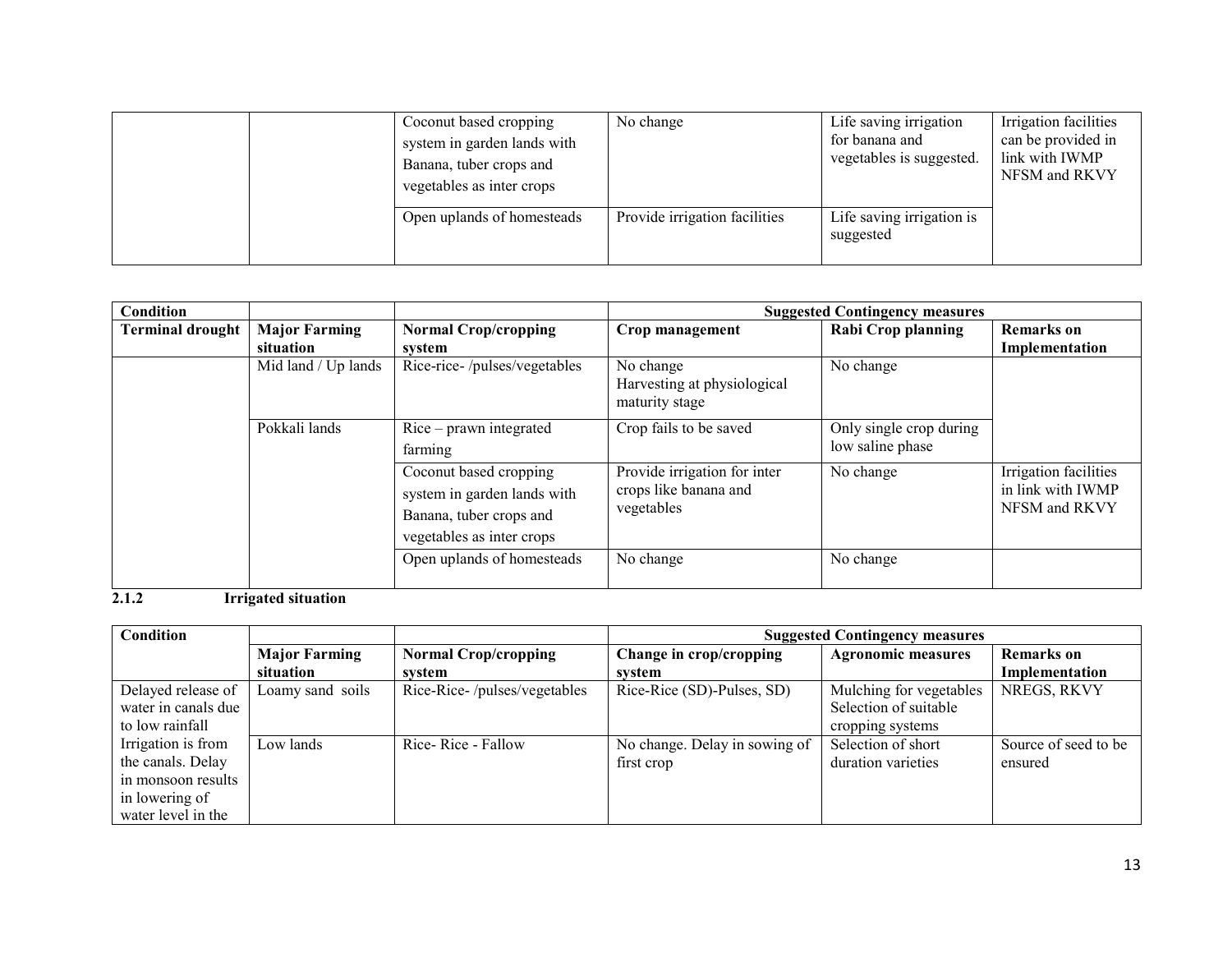| Condition                                 |                                   |                                       | <b>Suggested Contingency measures</b> |                                           |                                     |  |
|-------------------------------------------|-----------------------------------|---------------------------------------|---------------------------------------|-------------------------------------------|-------------------------------------|--|
|                                           | <b>Major Farming</b><br>situation | <b>Normal Crop/cropping</b><br>svstem | Change in crop/cropping<br>svstem     | <b>Agronomic measures</b>                 | <b>Remarks</b> on<br>Implementation |  |
| rivers                                    |                                   |                                       |                                       |                                           |                                     |  |
| <b>Condition</b>                          |                                   |                                       | <b>Suggested Contingency measures</b> |                                           |                                     |  |
|                                           | <b>Major Farming</b><br>situation | <b>Normal Crop/cropping</b><br>svstem | Change in crop/cropping<br>svstem     | <b>Agronomic measures</b>                 | <b>Remarks</b> on<br>Implementation |  |
| Limited release of<br>water in canals due | Loamy sand soils                  | Rice-rice-/pulses/vegetables          | Rice-Rice (SD)-Pulses,                | Mulching for vegetables                   | NREGS, RKVY                         |  |
| to low rainfall                           |                                   |                                       |                                       | Selection of suitable<br>cropping systems |                                     |  |

| Condition                                         |                      |                                             | <b>Suggested Contingency measures</b>    |                                        |                |  |
|---------------------------------------------------|----------------------|---------------------------------------------|------------------------------------------|----------------------------------------|----------------|--|
|                                                   | <b>Major Farming</b> | <b>Normal Crop/cropping</b>                 | Change in crop/cropping                  | <b>Agronomic measures</b>              | Remarks on     |  |
|                                                   | situation            | system                                      | system                                   |                                        | Implementation |  |
| Non release of<br>water in canals                 | Loamy sand soils     | Rice-rice-/pulses/vegetables                | Fallow-Rice-Pulses/                      | Rain water harvesting<br>Direct sowing | NREGS, RKVY    |  |
| under delayed<br>onset of monsoon<br>in catchment |                      | No change. Delay in sowing of<br>first crop | Selection of short duration<br>varieties | Source of seed to be<br>ensured        |                |  |

| Condition         |                      |                               | <b>Suggested Contingency measures</b> |                                       |                   |  |
|-------------------|----------------------|-------------------------------|---------------------------------------|---------------------------------------|-------------------|--|
|                   | <b>Major Farming</b> | <b>Normal Crop/cropping</b>   | Change in crop/cropping               | <b>Agronomic measures</b>             | <b>Remarks</b> on |  |
|                   | situation            | system                        | system                                |                                       | Implementation    |  |
| Lack of inflows   | Loamy sand soils     | Rice-rice-/pulses/vegetables  | Fallow-Rice-Pulses                    | Rain water                            | NREGS, RKVY       |  |
| into tanks due to |                      |                               |                                       | harvesting, Direct                    |                   |  |
| insufficient      |                      |                               |                                       | sowing                                |                   |  |
| /delayed onset of |                      | No change. Delay in sowing of | Selection of short duration           | Source of seed to be                  |                   |  |
| monsoon           |                      | first crop                    | varieties                             | ensured                               |                   |  |
| Condition         |                      |                               |                                       | <b>Suggested Contingency measures</b> |                   |  |
|                   | <b>Major Farming</b> | <b>Normal Crop/cropping</b>   | Change in crop/cropping               | <b>Agronomic measures</b>             | <b>Remarks</b> on |  |
|                   | situation            | system                        | system                                |                                       | Implementation    |  |
| Insufficient      | Loamy sand soils     | Rice-rice-                    | Fallow-Rice - Pulses/Sesame           | Rain water harvesting                 | NREGS, RKVY       |  |
| groundwater       |                      | sesame/pulses/vegetables      |                                       |                                       |                   |  |
| recharge due to   |                      |                               |                                       |                                       |                   |  |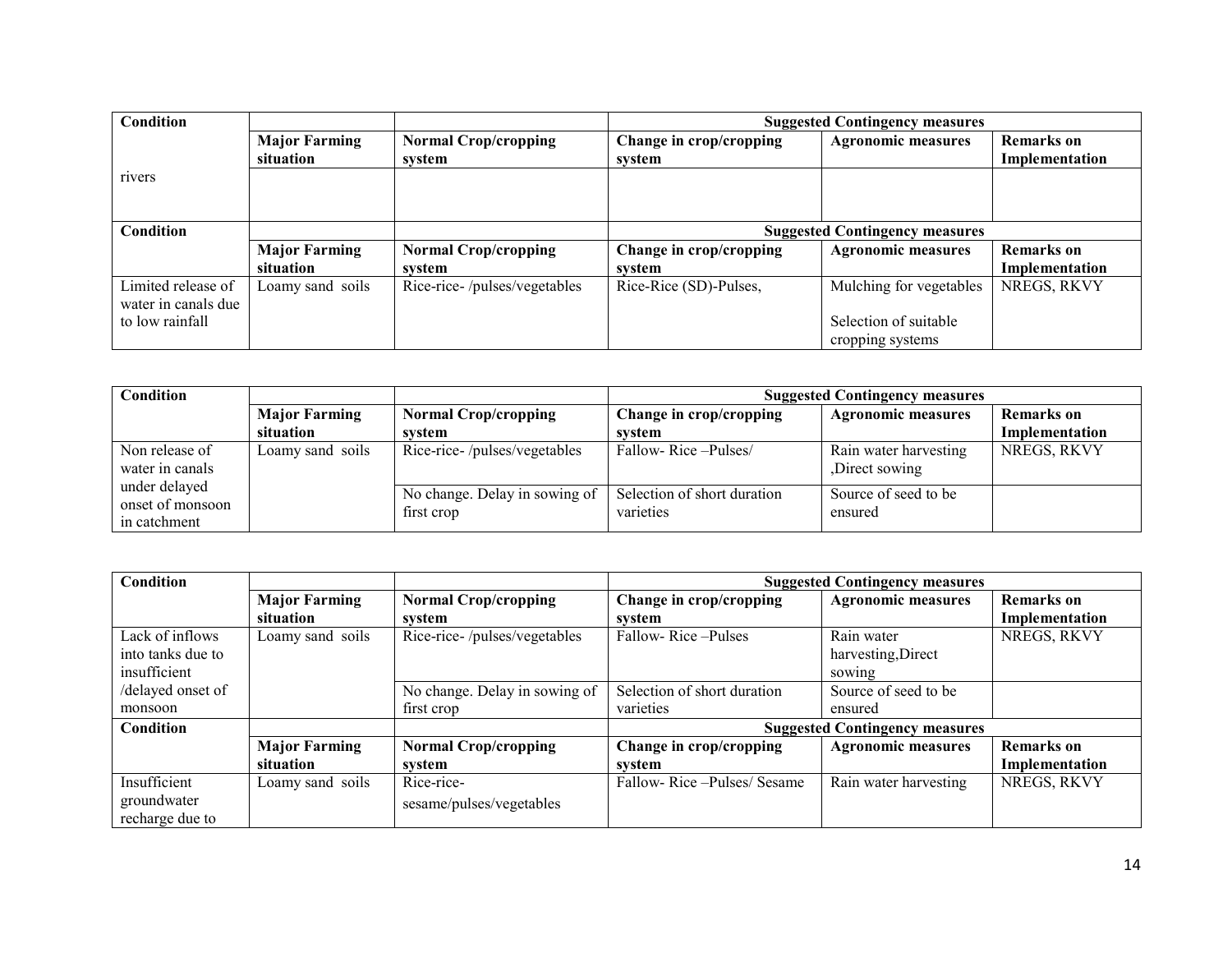| Condition    |                      |                             | <b>Suggested Contingency measures</b> |                    |                   |
|--------------|----------------------|-----------------------------|---------------------------------------|--------------------|-------------------|
|              | <b>Maior Farming</b> | <b>Normal Crop/cropping</b> | $\Box$ hange in crop/cropping         | Agronomic measures | <b>Remarks</b> on |
|              | situation            | svstem                      | svstem                                |                    | Implementation    |
| low rainfall |                      |                             |                                       |                    |                   |

2.2 Unusual rains (untimely, unseasonal etc) (for both rainfed and irrigated situations)

| Condition                                                                  |                                               |                  | <b>Suggested contingency measure</b> |           |                                                                                                             |                        |
|----------------------------------------------------------------------------|-----------------------------------------------|------------------|--------------------------------------|-----------|-------------------------------------------------------------------------------------------------------------|------------------------|
| Continuous high rainfall in a<br>short span<br>leading to water<br>logging | <b>Vegetative stage</b>                       |                  | <b>Flowering stage</b>               |           | Crop maturity stage                                                                                         | Post<br>harvest        |
| Rice                                                                       |                                               | Provide drainage |                                      | dormancy, | Provide drainage<br>Cultivation of varieties having seed<br>harvest<br>crop<br>at<br>physiological maturity |                        |
| Pulses                                                                     |                                               | Provide drainage |                                      | Provide   | ,Cultivation of<br>drainage<br>varieties having<br>seed dormancy,<br>harvest crop at physiological maturity |                        |
| Vegetables                                                                 |                                               | Provide drainage |                                      |           | Provide drainage                                                                                            |                        |
| Horticulture                                                               |                                               |                  |                                      |           |                                                                                                             |                        |
| Banana                                                                     |                                               |                  | Provide drainage                     |           |                                                                                                             | Improve                |
| Coconut (seedlings)                                                        | Provide drainage                              |                  |                                      |           |                                                                                                             | storage<br>facilities/ |
| Tuber crops                                                                |                                               |                  |                                      |           | Provide drainage                                                                                            | godown                 |
| Heavy rainfall with high<br>speed winds<br>in a short span <sup>2</sup>    |                                               |                  |                                      |           |                                                                                                             |                        |
| Rice                                                                       | Select sturdy varieties with<br>culm strength |                  |                                      |           |                                                                                                             |                        |
| Horticulture                                                               |                                               |                  |                                      |           |                                                                                                             |                        |
| Banana                                                                     | Provide drainage                              |                  |                                      | Propping  |                                                                                                             |                        |
| Outbreak of pests and                                                      |                                               |                  |                                      |           |                                                                                                             |                        |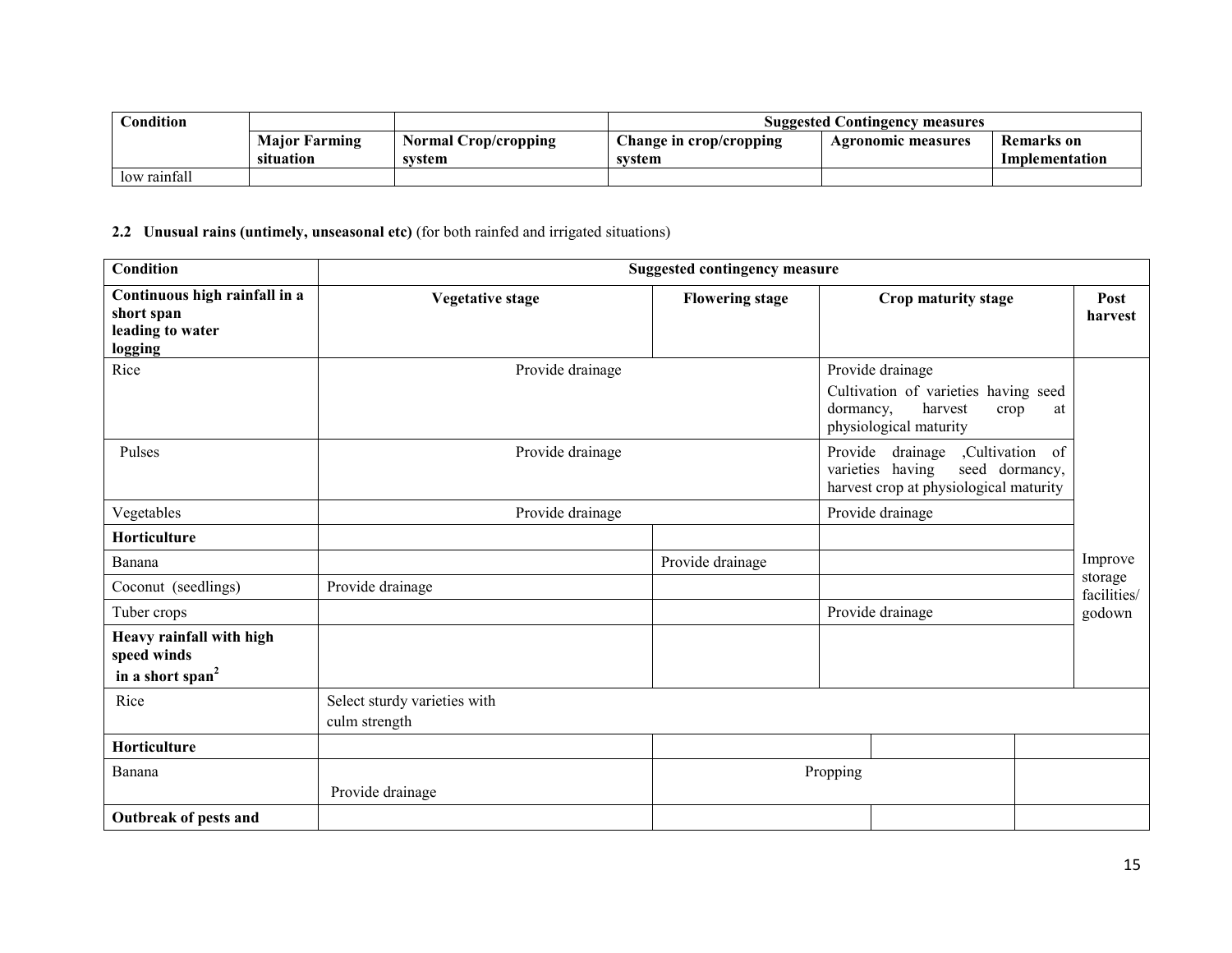| diseases due to unseasonal<br>rains |                                                                                                                                                                                                                      |                                              |                                      |                               |
|-------------------------------------|----------------------------------------------------------------------------------------------------------------------------------------------------------------------------------------------------------------------|----------------------------------------------|--------------------------------------|-------------------------------|
| Rice                                | Provide drainage, adopt suitable control measures<br>to avoid spread of Bacterial leaf blight<br>Cultivate resistant varieties, Apply biocontrol agents, seed treatment, cultural<br>practices for pest control      | Harvest crop at<br>physiological<br>maturity | Improve storage<br>facilities/godown |                               |
| Tuber crops                         | Use healthy planting material, prophylactic spraying of<br>bio control agents, use resistant varieties                                                                                                               |                                              |                                      |                               |
| Horticulture                        |                                                                                                                                                                                                                      |                                              |                                      |                               |
| Banana                              | Provide drainage and adopt suitable control measures to avoid the incidence of<br>rhizome rot disease Use healthy planting material, Use TC plants which are<br>virus free, Prophylactic spray of bio control agents |                                              |                                      |                               |
| Vegetables                          | Provide drainage, Use resistant varieties, Biocontrol<br>agents, disease free seeds, seed treatment, balanced<br>application of fertilizers based on soil test data,<br>phytosanitation                              |                                              |                                      |                               |
| Coconut                             | Provide drainage, Use healthy planting material,<br>Phytosanitation, prophylactic spraying of chemicals                                                                                                              |                                              |                                      |                               |
| Pepper                              | Phytosanitation, grow foot rot tolerant varieties, prophylactic<br>spraying of chemicals, use of bio control agents, balanced<br>application of fertilizers                                                          |                                              |                                      | Improve storage<br>facilities |

# 2.3 Floods

| Condition                                      |                          | Suggested contingency measure                                                                                                                                                                                                                                                                                                                                                                                                                                                                                              |            |                                                                                                                                                                                                                                        |  |  |  |
|------------------------------------------------|--------------------------|----------------------------------------------------------------------------------------------------------------------------------------------------------------------------------------------------------------------------------------------------------------------------------------------------------------------------------------------------------------------------------------------------------------------------------------------------------------------------------------------------------------------------|------------|----------------------------------------------------------------------------------------------------------------------------------------------------------------------------------------------------------------------------------------|--|--|--|
| Transient water logging/ partial<br>inundation | Seedling / nursery stage | Vegetative stage                                                                                                                                                                                                                                                                                                                                                                                                                                                                                                           | At harvest |                                                                                                                                                                                                                                        |  |  |  |
| Rice                                           |                          | Elevation of outer bunds around all <i>Padashekarams</i> above the flood mark. Pumping<br>out excess water using axial flow pump. Providing adequate drainage for draining<br>excessive stagnating water around the root system, Improve drainage facility,<br>scientific and proper land utilization, cultivation flood tolerant varieties, Crop<br>insurance, Increase the storage capacity of reservoir. Spraying 3% KNO3 or 3%<br>solution of Urea and MOP in 3:2 proportion at boot leaf stage if root damage already |            | Combine harvesters can be used for<br>rapid harvesting of the crop.<br>The grain may be excessively wet and if<br>drying is difficult for few days, the<br>harvested grain may be mixed with<br>common salt and the produce may be sun |  |  |  |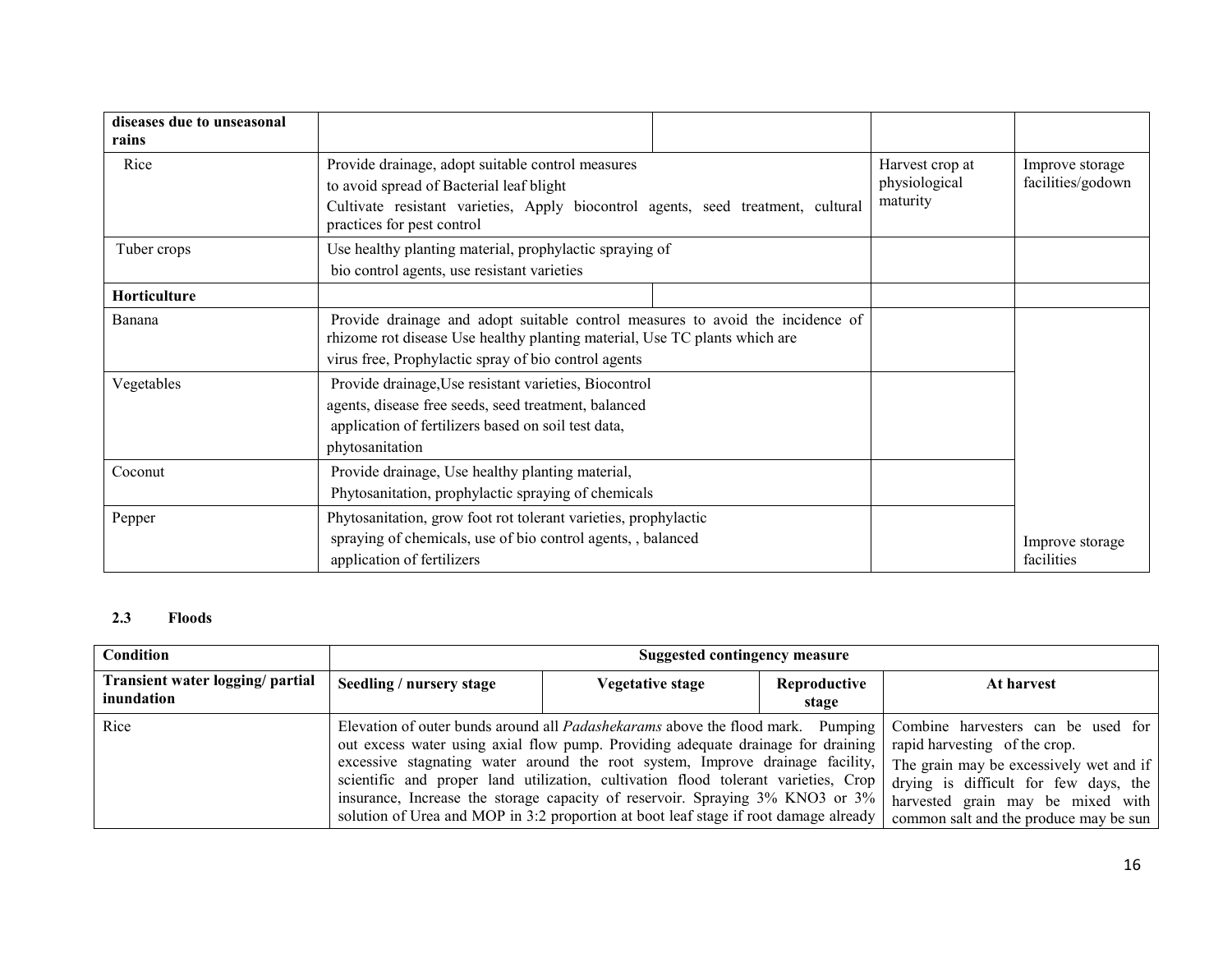|                        | occurred.                                                                                                                                                                                                                                                                                                                                                                                                                                                                         |  |  | earliest<br>dried<br>the<br>opportunity<br>at<br>Immediately after the standing water<br>column recedes |
|------------------------|-----------------------------------------------------------------------------------------------------------------------------------------------------------------------------------------------------------------------------------------------------------------------------------------------------------------------------------------------------------------------------------------------------------------------------------------------------------------------------------|--|--|---------------------------------------------------------------------------------------------------------|
| Horticulture           |                                                                                                                                                                                                                                                                                                                                                                                                                                                                                   |  |  |                                                                                                         |
| Vegetable              |                                                                                                                                                                                                                                                                                                                                                                                                                                                                                   |  |  |                                                                                                         |
| Banana                 |                                                                                                                                                                                                                                                                                                                                                                                                                                                                                   |  |  |                                                                                                         |
| Tuber                  | Providing adequate drainage for draining excessive stagnating water around the root system, Foliar spray of $2\%$ DAP + 1% KCl<br>(MOP)                                                                                                                                                                                                                                                                                                                                           |  |  |                                                                                                         |
| Continuous submergence |                                                                                                                                                                                                                                                                                                                                                                                                                                                                                   |  |  |                                                                                                         |
| for more than 2 days   |                                                                                                                                                                                                                                                                                                                                                                                                                                                                                   |  |  |                                                                                                         |
| Rice                   | Elevation of outer bunds around all <i>Padashekarams</i> above the flood mark. Pumping out excess water using axial flow pump,<br>Cultivation flood tolerant varieties, Crop insurance, Improve drainage facility, Timely cleaning, de-silting and deepening of<br>natural water reservoir and drainage channels, Construction and protection of all the flood protection embankments, ring bunds<br>and other bunds. Crop insurance, Increase the storage capacity of reservoir. |  |  |                                                                                                         |
| <b>Horticulture</b>    |                                                                                                                                                                                                                                                                                                                                                                                                                                                                                   |  |  |                                                                                                         |
| Vegetable              |                                                                                                                                                                                                                                                                                                                                                                                                                                                                                   |  |  |                                                                                                         |
| Banana                 | Providing adequate drainage for draining excessive stagnating water around the root system, Timely cleaning, de-silting and<br>deepening of natural water reservoir and drainage channels, Construction and protection of all the flood protection embankments,<br>ring bunds and other bunds. Crop insurance, Increase the storage capacity of reservoir.                                                                                                                        |  |  |                                                                                                         |
| Tuber                  |                                                                                                                                                                                                                                                                                                                                                                                                                                                                                   |  |  |                                                                                                         |
| Sea water intrusion    |                                                                                                                                                                                                                                                                                                                                                                                                                                                                                   |  |  |                                                                                                         |
| Rice                   | Cultivate saline tolerant pokkali varieties                                                                                                                                                                                                                                                                                                                                                                                                                                       |  |  |                                                                                                         |

#### 2.5Contingent strategies for Livestock, Poultry & Fisheries

### 2.5.1 Livestock

|                              | <b>Suggested contingency measures</b>                     |                                                                                                                                    |                                                      |  |
|------------------------------|-----------------------------------------------------------|------------------------------------------------------------------------------------------------------------------------------------|------------------------------------------------------|--|
|                              | <b>Before the event</b>                                   | During the event                                                                                                                   | After the event                                      |  |
| Drought                      |                                                           |                                                                                                                                    |                                                      |  |
| Feed and fodder availability | Straw enrichment and preservation,<br>silage preparation, | Unconventional feeding with locally<br>available feedstuffs and<br>feeding during cooler part of the day,<br>ie.during night time. | New planting of fodder with irrigation<br>facilities |  |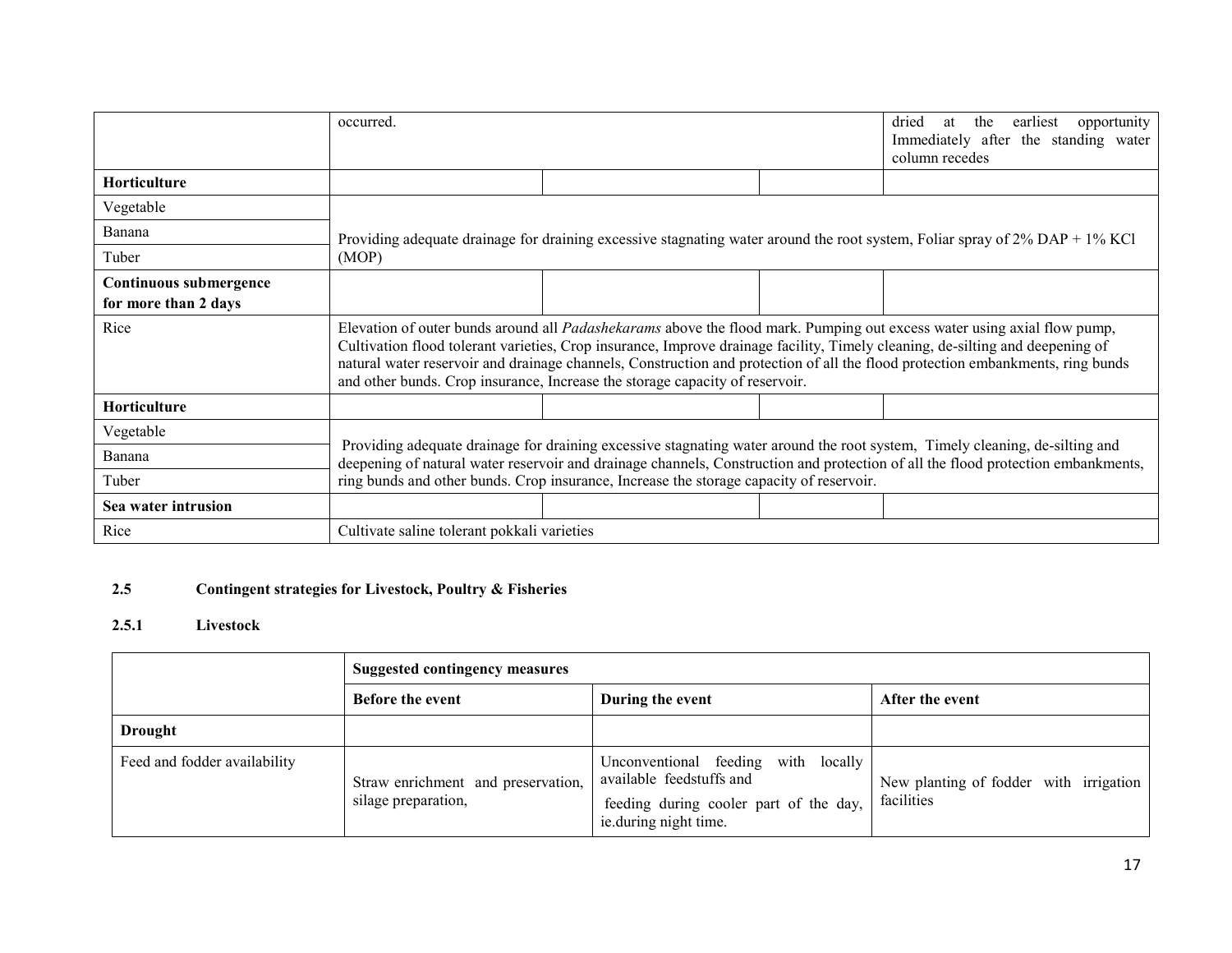| Drinking water                | Construction of storage facility,<br>cleaning of existing water bodies,<br>steps to prevent water pollution                                                                              | Minimise the use of clean water                                                                                       | water harvesting measures with the help<br>of local bodies                                                        |
|-------------------------------|------------------------------------------------------------------------------------------------------------------------------------------------------------------------------------------|-----------------------------------------------------------------------------------------------------------------------|-------------------------------------------------------------------------------------------------------------------|
| Health and disease management | Provide nutritionally balanced feed,<br>ensure the timely availabilities of<br>medicines<br>and<br>vaccines<br>and<br>Promote vaccination,<br>personnel.<br>proper disease surveillance, | Ensure timely treatment and control<br>measures                                                                       | Provide curing measures with proper<br>management.                                                                |
| <b>Floods</b>                 |                                                                                                                                                                                          |                                                                                                                       |                                                                                                                   |
| Feed and fodder availability  | Ensure proper drainage facilities,<br>Silage preparation, straw enrichment<br>and preservation, proper storage of<br>feedstuffs<br>to<br>prevent<br>fungal<br>infestation.               | Unconventional feeding with locally<br>available feedstuffs                                                           | Planting new fodder slips in suitable<br>lands. Give due consideration to land<br>management to mitigate flooding |
| Drinking water                | Prevent contamination of potable<br>water sources, desilting of water<br>channels, strengthening of water<br>storing facilities,                                                         | Provide clean water in required quantity;<br>make use of water purifying techniques if<br>contamination is suspected. | Clean polluted water bodies, desilting of<br>water channels                                                       |
| Health and disease management | Provide nutritionally balanced feed,<br>promote vaccination, proper disease<br>surveillance, ensure the timely<br>availability of medicines<br>and<br>vaccines and personnel.            | Ensure timely treatment and control<br>measures                                                                       | Provide curing measures with proper<br>management.                                                                |
| Cyclone                       |                                                                                                                                                                                          |                                                                                                                       |                                                                                                                   |
| Feed and fodder availability  | Ensure preservation and storage of<br>fodder, straw, feed concentrate                                                                                                                    | Adequate feeding, ensure the quality of<br>feed                                                                       | Replanting of high yielding fodder slips.                                                                         |
| Drinking water                | Strengthening of water storage<br>facility                                                                                                                                               | Provide clean water in required quantity;<br>make use of water purifying techniques if<br>contamination is suspected. | Desilting and cleaning of water bodies<br>for enough water storage                                                |
| Health and disease management | Create awareness among farmers<br>about adverse effect of unfavourable<br>weather. Give<br>timely<br>cyclone<br>forewarning<br>farmers,<br>to                                            | Protect from direct exposure to un<br>acclimatized weather, give proper care<br>and management                        | Cleanliness of surrounding, disinfestaion<br>of water bodies, proper disposal of<br>deceased animals.             |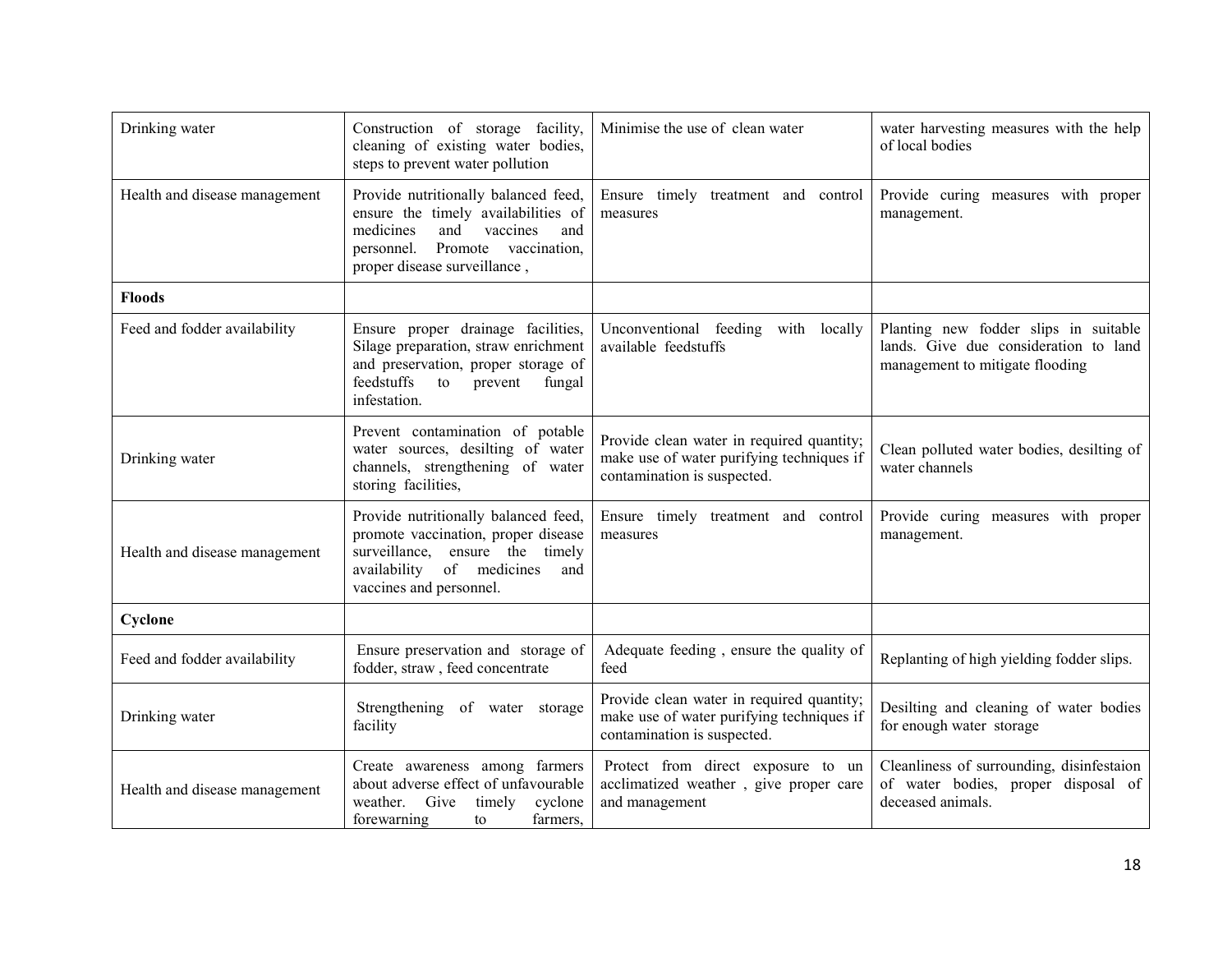|                                | strengthening of livestock shelter<br>and feed store.                                                                  |                                                                                                                                                                                                                                                      |                                                                                                                                                       |
|--------------------------------|------------------------------------------------------------------------------------------------------------------------|------------------------------------------------------------------------------------------------------------------------------------------------------------------------------------------------------------------------------------------------------|-------------------------------------------------------------------------------------------------------------------------------------------------------|
| <b>Heat wave and cold wave</b> |                                                                                                                        |                                                                                                                                                                                                                                                      |                                                                                                                                                       |
| Shelter/environment management | of shelter,<br>Timely maintenance<br>proper ventilation during hot days,<br>proper insulation during very cold<br>days | Avoid direct exposure to severe weather.<br>In hot days- feeding during cool time<br>with succulent feed stuffs, provide plenty<br>of drinking water, washing during hot<br>times.<br>In cold days- keep in shelter, give<br>bedding for insulation. | Construct modern weather proof shelter<br>with ample space like Micro water<br>sprayer and, false ceiling<br>Plant trees to provide shade to shelter. |
| Health and disease management  | Create awareness among farmers<br>about adverse effect of unfavorable<br>weather                                       | Avoid thermal stress to animals, keep in<br>shelter with proper feeding and watering,<br>give treatment if any health problem<br>observed.<br>Give more attention to infants and<br>physiologically stressful animals.                               | Provide curing<br>measures with proper<br>management                                                                                                  |

# Poultry

|                              | <b>Suggested contingency measures</b>                                                     | Convergence/linkage<br>s with ongoing<br>programs, if any                    |                                                                                                                                 |                                                                    |
|------------------------------|-------------------------------------------------------------------------------------------|------------------------------------------------------------------------------|---------------------------------------------------------------------------------------------------------------------------------|--------------------------------------------------------------------|
|                              | Before the event                                                                          | During the event                                                             | After the event                                                                                                                 |                                                                    |
| Drought                      |                                                                                           |                                                                              |                                                                                                                                 |                                                                    |
| Shortage of feed ingredients | Collection and preservation of<br>ingredients in required<br>feed<br>quantity             | with<br>Feeding<br>nutritionally<br>balanced feed                            | Ensure adequate supply<br>of ingredients for future<br>use                                                                      |                                                                    |
| Drinking water               | Construction of storage tank with<br>adequate capacity<br>Storage of clean drinking water | Provide<br>drinking<br>cold<br>clean<br>water<br>Medication to reduce stress | Maintenance of existing<br>water storing facilities<br>$up$ of<br>setting<br>and<br>additional water sources<br>like bore wells | Programmes can be<br>linked with<br>ATMA, RKVY and<br><b>NREGS</b> |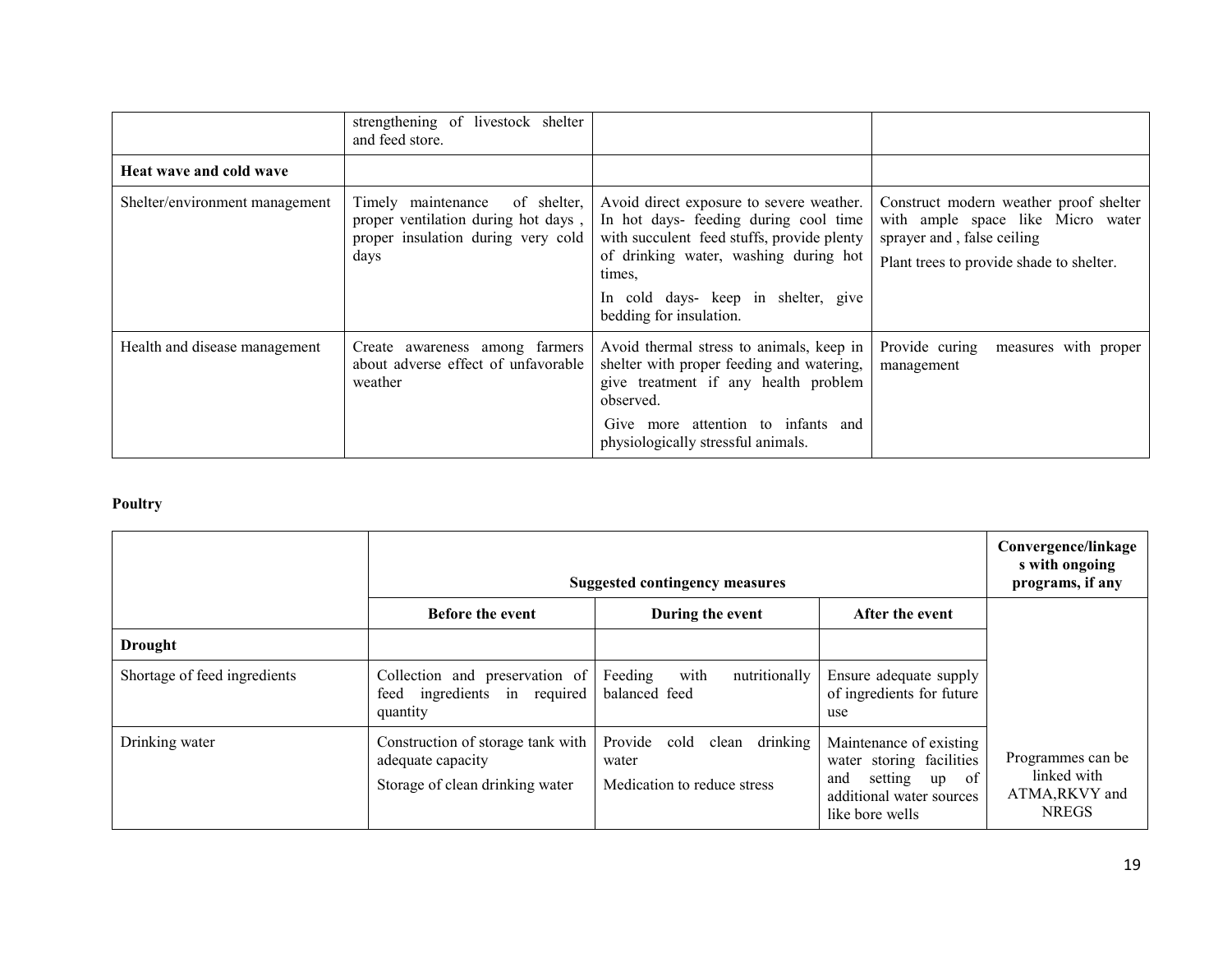| Health and disease management | Vaccination, provide stress free<br>environment                                                                                                  | Proper feeding and watering,<br>maintain correct stock density,<br>observe for health problem and<br>give treatment if required                              | Observe the production<br>and growth.<br>Avoid<br>weaklings.<br>Maintain<br>proper stock density,<br>Provide clean coops for<br>shelter |                                                                   |
|-------------------------------|--------------------------------------------------------------------------------------------------------------------------------------------------|--------------------------------------------------------------------------------------------------------------------------------------------------------------|-----------------------------------------------------------------------------------------------------------------------------------------|-------------------------------------------------------------------|
| <b>Floods</b>                 |                                                                                                                                                  |                                                                                                                                                              |                                                                                                                                         |                                                                   |
| Shortage of feed ingredients  | Correct storage of feed stuffs to<br>fungal<br>infestation,<br>avoid<br>maintenance of store room,<br>testing of feedstuff for quality           | Feeding<br>with<br>nutritionally<br>balanced feed                                                                                                            | Disinfestations<br>of<br>surrounding<br>premises<br>and<br>water<br>bodies,<br>proper disposal of dead<br>birds                         |                                                                   |
| Drinking water                | Infrastructure reinforcement to<br>avoid contamination of drinking<br>water                                                                      | Provide clean drinking water<br>round the clock, medication to<br>reduce stress                                                                              | Disinfection of water<br>bodies.<br>provide<br>adequate drainage                                                                        |                                                                   |
| Health and disease management | Avoid possibilities of disease<br>outbreak, maintenance of shed to<br>give adequate protection from<br>flood, provide stress free<br>environment | Timely detection of diseases and<br>treatment, avoid chances of<br>disease spreading, medication to<br>reduce stress,<br>isolation<br>- of<br>affected birds | Proper disposal of dead<br>birds.<br>sanitation<br>- of<br>surroundings, isolation<br>of affected birds                                 |                                                                   |
| Cyclone                       |                                                                                                                                                  |                                                                                                                                                              |                                                                                                                                         |                                                                   |
| Shortage of feed ingredients  | Proper storage of feed stuffs to<br>avoid<br>fungal<br>infestation,<br>maintenance of store room,<br>testing of feedstuff for quality            | Avoid feeding fungal infected<br>feed, treatment if required and<br>provide balanced feed                                                                    | Disposal of damaged<br>feed, testing of feed for<br>quality<br>Cultivation of suitable<br>fodder crops                                  | Programmes can be<br>linked with<br>ATMA,RKVY and<br><b>NREGS</b> |
| Drinking water                | Infrastructure reinforcement to<br>avoid contamination of drinking<br>water                                                                      | Provide clean drinking water<br>round the clock, medication to<br>reduce stress                                                                              | Disinfection of water<br>bodies,<br>provide<br>adequate drainage                                                                        |                                                                   |
| Health and disease management | Avoid possibilities of disease<br>outbreak, maintenance of shed to<br>give adequate protection from<br>cyclone                                   | Timely detection of diseases and<br>treatment, avoid chances of<br>disease spreading, medication to<br>reduce stress,<br>isolation of                        | Proper disposal of dead<br>birds.<br>sanitation of<br>surroundings, isolation<br>of affected birds                                      |                                                                   |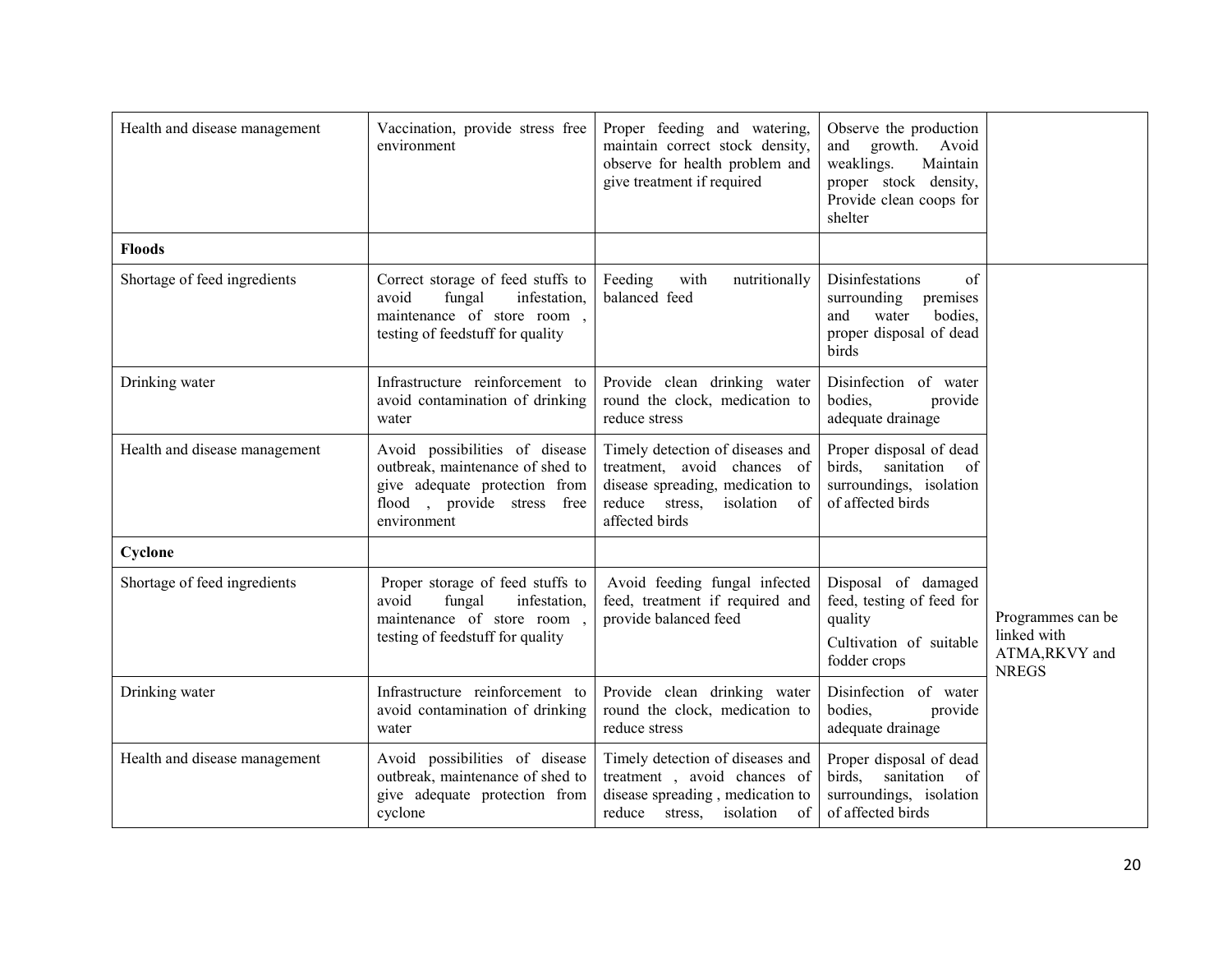|                                |                                                                                                                                                                                                                             | affected birds                                                                                                                                                                                                                                      |                                                                                                                  |                                                                    |
|--------------------------------|-----------------------------------------------------------------------------------------------------------------------------------------------------------------------------------------------------------------------------|-----------------------------------------------------------------------------------------------------------------------------------------------------------------------------------------------------------------------------------------------------|------------------------------------------------------------------------------------------------------------------|--------------------------------------------------------------------|
| <b>Heat wave and cold wave</b> |                                                                                                                                                                                                                             |                                                                                                                                                                                                                                                     |                                                                                                                  |                                                                    |
| Shelter/environment management | Timely maintenance of shelter,<br>proper ventilation during hot<br>days, proper insulation during<br>very cold days. Planting trees<br>around the shed and fitting of<br>exhaust fan on the hoof can also<br>be recommended | Hot days-Avoid direct exposure<br>to severe weather. Provisions for<br>air circulation by providing<br>watered gunny bags in the<br>direction of wind<br>Cold days- keep in shelter, give<br>bedding for insulation. Provide<br>brooding facilities | Construct<br>modern<br>weather proof shelter<br>with ample space, Plant<br>trees to provide shade<br>to shelter. | Programmes can be<br>linked with<br>ATMA, RKVY and<br><b>NREGS</b> |
| Health and disease management  | Create awareness among farmers<br>about adverse effect of weather<br>Give vaccination to birds<br>Provide water and feed                                                                                                    | Avoid thermal stress to birds,<br>keep in shelter with proper<br>feeding and watering, give<br>treatment if any health problem<br>observed. Give more attention to<br>chicks and parent stocks, reduce<br>stock density.                            | Provide<br>curing<br>measures with proper<br>management<br>Provide clean coops<br>and balanced feed              |                                                                    |

# 2.5.3 Fisheries/ Aquaculture

|                                                                | <b>Suggested contingency measures</b>                                                                    |                                                                                                                |                                                                              |  |
|----------------------------------------------------------------|----------------------------------------------------------------------------------------------------------|----------------------------------------------------------------------------------------------------------------|------------------------------------------------------------------------------|--|
|                                                                | <b>Before the event</b>                                                                                  | During the event                                                                                               | After the event                                                              |  |
| 1) Drought                                                     |                                                                                                          |                                                                                                                |                                                                              |  |
| A. Capture                                                     |                                                                                                          |                                                                                                                |                                                                              |  |
| Marine                                                         | Insuring the fishers<br>Shall be provided with life saving<br>equipments and provide weather<br>forecast | Facility of patrol boats/ sea rescue.<br>Support of coast guard shall be<br>solicited. Opening of control room | Rehabilitation pacxkage<br>Damaged boats / gears to be repaired/<br>replaced |  |
| Inland                                                         |                                                                                                          |                                                                                                                |                                                                              |  |
| Shallow water depth due to<br>(i)<br>insufficient rains/inflow | Fixing of display boards indicatng<br>navigation routes<br>Bottom dredging of navigation routes          | Arrange rescue facilities Opening<br>of control room                                                           | Rehabilitation measures<br>Livelihood support to the affected                |  |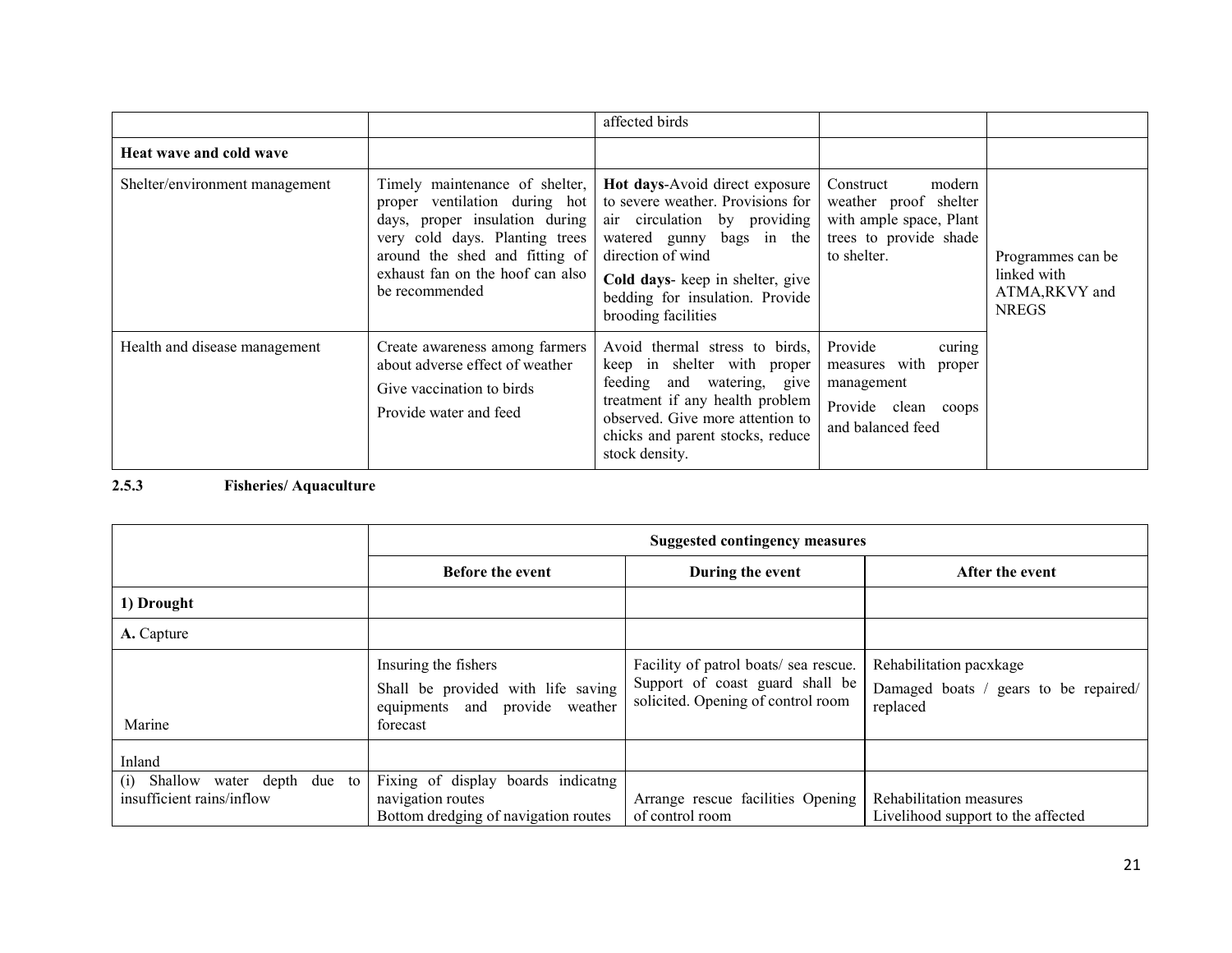| (ii) Changes in water quality                                           | Continued water quality monitoring                                                            | Amelioration measures by expert<br>team                                                   | Rehabilitation measures and continued<br>vigilance against pollution                                                                |
|-------------------------------------------------------------------------|-----------------------------------------------------------------------------------------------|-------------------------------------------------------------------------------------------|-------------------------------------------------------------------------------------------------------------------------------------|
| (iii) Any other                                                         |                                                                                               |                                                                                           |                                                                                                                                     |
| <b>B.</b> Aquaculture                                                   |                                                                                               |                                                                                           |                                                                                                                                     |
| (i) Shallow water in ponds due to<br>insufficient rains/inflow          | Develop varieties tolerant to low<br>water table and warm shallow water<br>condtions          | Oxygen supply will be affected.so<br>water filling arrangements and<br>aeration facilites | Development of deeper ponds, by annual<br>desilting and prevention of water loss.                                                   |
| (ii) Impact of salt load build up in<br>ponds / change in water quality | Seepage proofing and Storage of<br>sufficient water to safeguard form<br>salinity ingression. | Emergency harvest                                                                         | Flushing with freshwater. Fixing of bore<br>well                                                                                    |
| (iii) Any other                                                         |                                                                                               |                                                                                           |                                                                                                                                     |
| 2) Floods                                                               |                                                                                               |                                                                                           |                                                                                                                                     |
| A. Capture                                                              |                                                                                               |                                                                                           |                                                                                                                                     |
| Marine                                                                  | <b>NA</b>                                                                                     | <b>NA</b>                                                                                 | NA                                                                                                                                  |
| Inland                                                                  | Fore warning of calamities                                                                    | Livelihood support .Opening of<br>relief camps                                            | Rehabilitation stocking in open waters<br>affected by fish loss .Ranching of<br>commercially important seeds to recoup<br>fisheries |
| (i) Average compensation paid due to<br>loss of human life              |                                                                                               | Rs. 2.00 Lakhs                                                                            |                                                                                                                                     |
| (ii) No. of boats / nets/damaged                                        |                                                                                               |                                                                                           |                                                                                                                                     |
| (iii) No.of houses damaged                                              |                                                                                               |                                                                                           |                                                                                                                                     |
| (iv) Loss of stock                                                      |                                                                                               |                                                                                           |                                                                                                                                     |
| (v) Changes in water quality                                            |                                                                                               | Water pH decline, Increase in<br>organic<br>matter<br>and<br>content<br>sediment load,    | Algal blooms and fish kill possible due to<br>blooming of algae. To counter this<br>vigilant monitoring of water quality<br>needed. |
| (vi) Health and diseases                                                |                                                                                               | EUS disease outbreak possible<br>with lowering of temperature                             | EUS disease outbreak possible with<br>lowering of temperature and consequent<br>fish kill and unemployment and fisher               |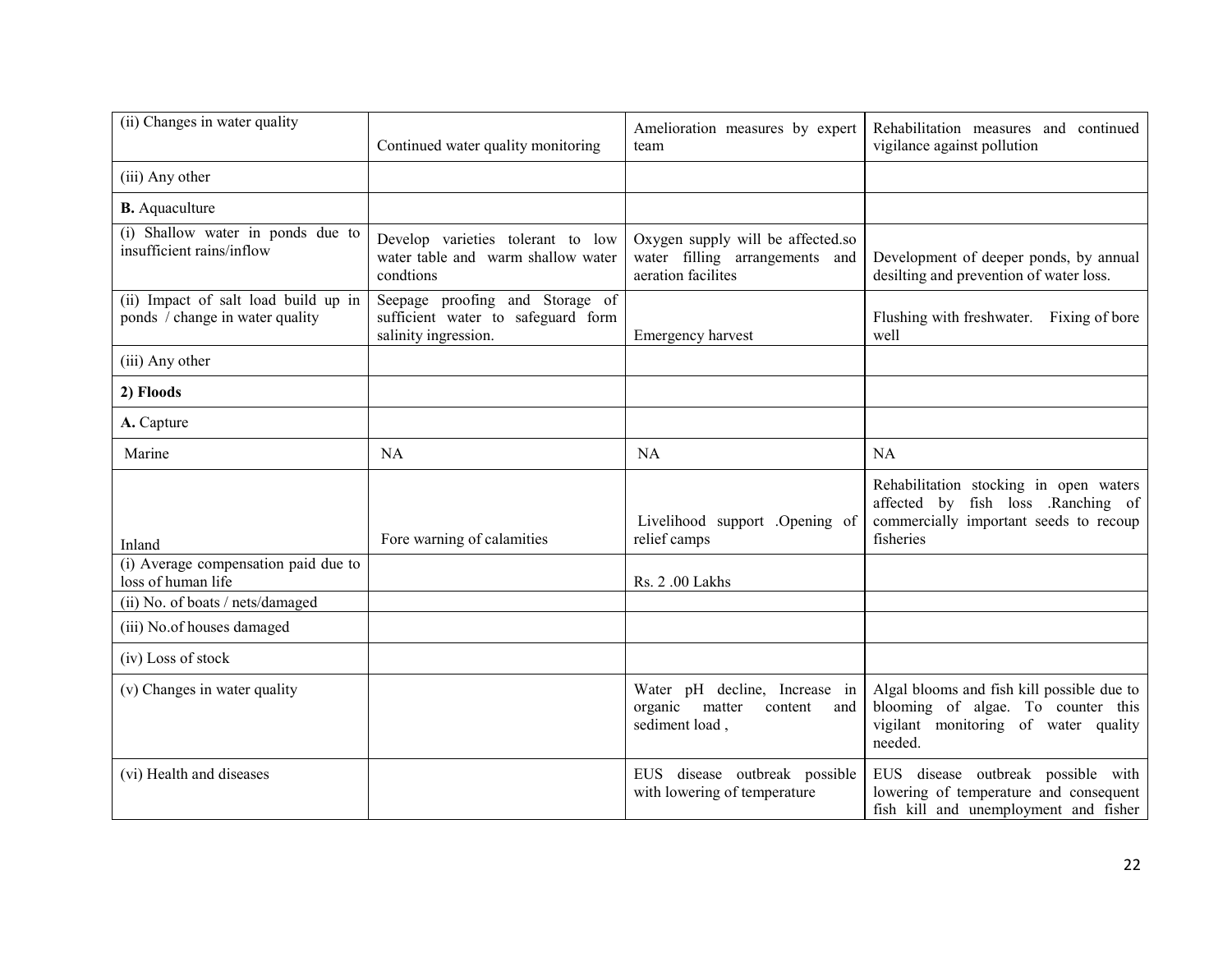|                                                          |                                                                                                                                                                                  |                                                                                                                                                                        | folks.                                                                                                                                        |
|----------------------------------------------------------|----------------------------------------------------------------------------------------------------------------------------------------------------------------------------------|------------------------------------------------------------------------------------------------------------------------------------------------------------------------|-----------------------------------------------------------------------------------------------------------------------------------------------|
| <b>B.</b> Aquaculture                                    |                                                                                                                                                                                  |                                                                                                                                                                        |                                                                                                                                               |
| (i) Inundation with flood water                          | Raising of pond dykes above flood<br>mark. Provision of protective fencing<br>to protect fish loss. Insurance cover                                                              | Rapid action to protect the stock<br>against breach of dykes and<br>protective maintenance of the outer<br>bund.                                                       | Assessment of loss and compensation<br>measures against loss. Supply of seed for<br>fresh crop.                                               |
| (ii) Water continuation and changes in<br>water quality  |                                                                                                                                                                                  | pH decline. Productivity decline-<br>primary productivity of water<br>body. Fish growth affe4cted                                                                      | Algal blooming and fish kill.                                                                                                                 |
| (iii) Health and diseases                                |                                                                                                                                                                                  | EUS disease outbreak possible<br>with lowering of temperature.<br>Fungal, bacterial and protozoan<br>disese outbreak                                                   | Fish kill to be compensation and pond<br>treatment against agents of diseases                                                                 |
| (iv) Loss of stock and inputs (feed,<br>chemicals etc)   | Insurance cover to be ensured                                                                                                                                                    | Loss of valuable germplasm<br>Brood stock possible. Stored Feed<br>can loose its quality, afflatoxin<br>problem. Loss of feed/ chemicals<br>in storage system possible | for loss.<br>Livelihood<br>Compensation<br>Support to the affected.<br>Support by<br>providing critical input seed/ feed<br>for<br>fresh crop |
| (v) Infrastructure damage (pumps,<br>aerators, huts etc) | Insurance cover.                                                                                                                                                                 | Craft, gears, pumps. Aerators etc<br>can become damaged                                                                                                                | Compensation. Repair and replacement of<br>machinery and craft and gears                                                                      |
| 3. Cyclone / Tsunami                                     |                                                                                                                                                                                  |                                                                                                                                                                        |                                                                                                                                               |
| A. Capture                                               |                                                                                                                                                                                  |                                                                                                                                                                        |                                                                                                                                               |
|                                                          | Protecting shoreline by afforestation<br>by forming a mangrove belt<br>Strict enforcement of CRZ regulation<br>Construction of tsunami resistant<br>housing and dwelling places. | Speedy rescue Operation to save<br>the affected. Provision for shelter<br>to the affected. . Rapid health care<br>Drinking water can become saline                     | Assessment of loss and compensation.<br>Livelihood<br>Rehabilitation<br>housing,<br>support, Action to prevent epidemic<br>outbreak           |
| Marine<br>(i) Average compensation paid due to           | Forewarning system                                                                                                                                                               |                                                                                                                                                                        |                                                                                                                                               |
| loss of fishermen lives                                  |                                                                                                                                                                                  | Rs 5 lakh / person                                                                                                                                                     |                                                                                                                                               |
| (ii) Avg. no. of boats / nets/damaged                    |                                                                                                                                                                                  |                                                                                                                                                                        |                                                                                                                                               |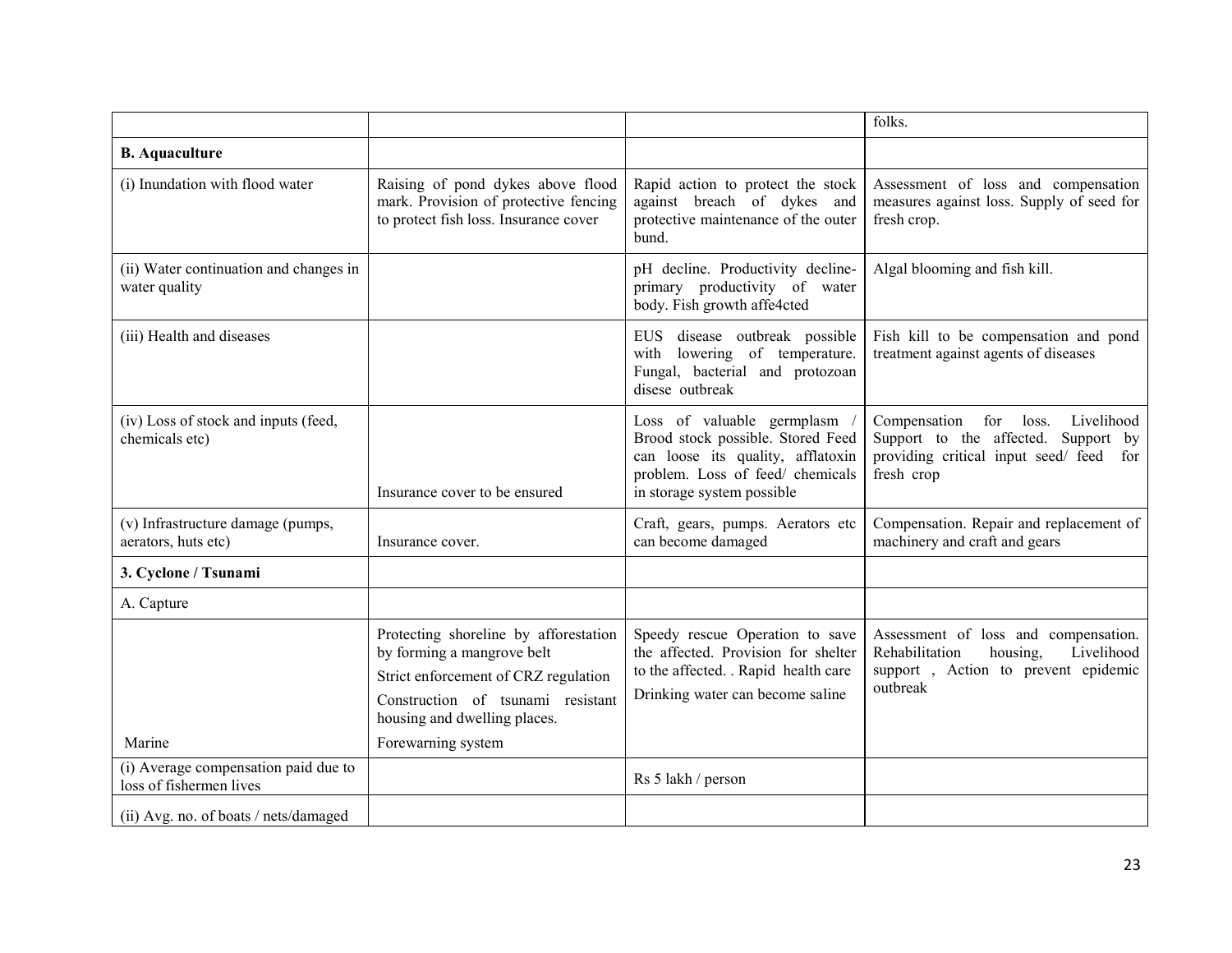| (iii) Avg. no. of houses damaged                                      |                                                                        |                                                                                                                                                                               |                                                                                                                                      |
|-----------------------------------------------------------------------|------------------------------------------------------------------------|-------------------------------------------------------------------------------------------------------------------------------------------------------------------------------|--------------------------------------------------------------------------------------------------------------------------------------|
| Inland                                                                |                                                                        |                                                                                                                                                                               |                                                                                                                                      |
| B. Aquaculture                                                        |                                                                        |                                                                                                                                                                               |                                                                                                                                      |
| (i) Overflow / flooding of ponds                                      |                                                                        | Salination<br>of pond systems<br>affecting freshwater fish stock and<br>fish kill                                                                                             | Assessment of loss and compensation.<br>Loss of fish stock to be compensated by<br>sedd msupply ands support of or building<br>stock |
| (ii) Changes in water quality (fresh<br>water / brackish water ratio) |                                                                        |                                                                                                                                                                               |                                                                                                                                      |
| (iii) Health and diseases                                             |                                                                        |                                                                                                                                                                               |                                                                                                                                      |
| (iv) Loss of stock and inputs (feed,<br>chemicals etc)                |                                                                        |                                                                                                                                                                               |                                                                                                                                      |
| (v) Infrastructure damage (pumps,<br>aerators, shelters/huts etc)     |                                                                        |                                                                                                                                                                               |                                                                                                                                      |
| 4. Heat wave and cold wave                                            |                                                                        |                                                                                                                                                                               |                                                                                                                                      |
| A. Capture                                                            |                                                                        | Fish availability will be affected<br>fish shoal can move to deeper<br>waters. Tropical fish close to their<br>upper tolerance limit so fish<br>availability will be affected | Rehabilitation of the coastal fishers.<br>Alternate livelihood enterprises.                                                          |
| Marine                                                                |                                                                        |                                                                                                                                                                               |                                                                                                                                      |
| Inland                                                                |                                                                        | Rivers can go dry affecting fish<br>gernplasm and stock will affect<br>livejood of inland fishers                                                                             | Rehabilitation of the fishers affected                                                                                               |
| <b>B</b> . Aquaculture                                                |                                                                        | Perennial<br>pond<br>become<br>can<br>seasonal. Cropping intensity will<br>be reduced. The product ivy will be<br>affected                                                    | Facilities for water storage. Deepening of<br>ponds to store more water .Annual<br>desilitign should become necessary                |
| (i) Changes in pond environment<br>(water quality)                    | Develop and popularize temperature<br>tolerant eurythermal species for | Low DO. Warming of waters. Fish<br>kill in summer. Breeding of fishes                                                                                                         | Supply of fish seeds from other places<br>might become necessary.                                                                    |